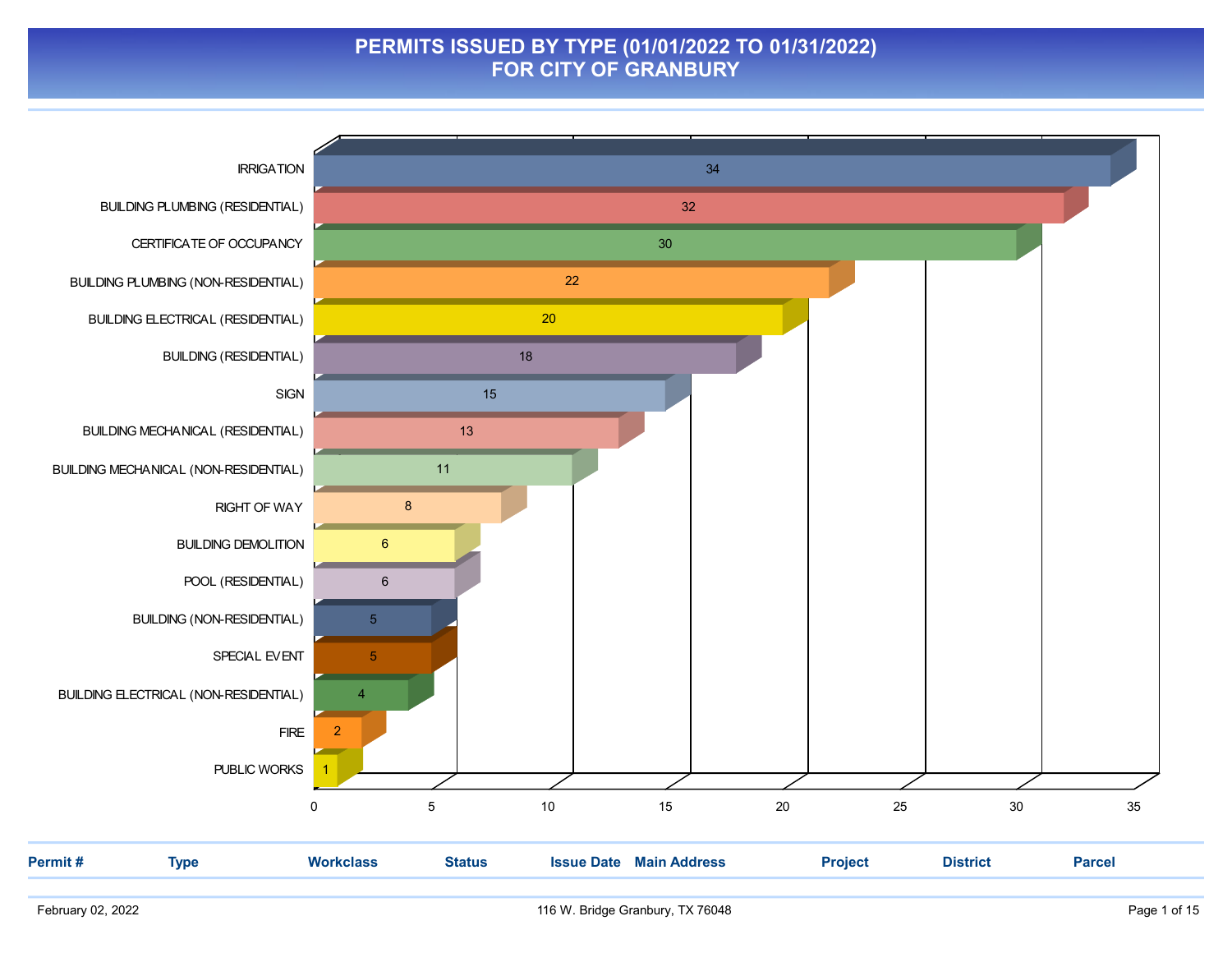| Permit#                           | <b>Type</b>                          | <b>Workclass</b>       | <b>Status</b> |            | <b>Issue Date Main Address</b>                | <b>Project</b> | <b>District</b>                                | <b>Parcel</b> |
|-----------------------------------|--------------------------------------|------------------------|---------------|------------|-----------------------------------------------|----------------|------------------------------------------------|---------------|
| <b>BUILDING (NON-RESIDENTIAL)</b> |                                      |                        |               |            |                                               |                |                                                |               |
| BLDC-014848-2022                  | <b>Building</b><br>(Non-Residential) | Fence                  | Issued        | 01/04/2022 | 900 N Houston St.<br>Granbury, TX 76048       |                | City of Granbury                               | R36781        |
| BLDC-014647-2021                  | <b>Building</b><br>(Non-Residential) | New                    | Issued        | 01/10/2022 | 1200 Weatherford Hwy,<br>Granbury, TX 76048   |                | City of Granbury                               | R90444        |
| BLDC-014950-2022                  | <b>Building</b><br>(Non-Residential) | Accessory<br>Structure | Issued        | 01/18/2022 | 735 E Highway 377,<br>Granbury, TX 76048      |                | City of Granbury                               |               |
| <b>BLDC-014979-2022</b>           | <b>Building</b><br>(Non-Residential) | Roof                   | Issued        | 01/21/2022 | 816 E Highway 377,<br>Granbury, TX 76048      |                | City of Granbury                               |               |
| <b>BLDC-015005-2022</b>           | <b>Building</b><br>(Non-Residential) | Alteration/Repair      | Issued        | 01/25/2022 | 736 E Us Highway 377,<br>Granbury, TX 76048   |                | City of Granbury                               | R33887        |
|                                   |                                      |                        |               |            |                                               |                | PERMITS ISSUED FOR BUILDING (NON-RESIDENTIAL): | 5             |
| <b>BUILDING (RESIDENTIAL)</b>     |                                      |                        |               |            |                                               |                |                                                |               |
| BLDR-014654-2021                  | <b>Building</b><br>(Residential)     | Driveway/Approac<br>h. | Issued        | 01/03/2022 | 1354 Highland Park,<br>Granbury, TX 76048     |                | City of Granbury                               |               |
| BLDR-014850-2022                  | <b>Building</b><br>(Residential)     | Alteration/Repair      | Issued        | 01/05/2022 | 1512 Pebble Bay Ct,<br>Granbury, TX 76048     |                | City of Granbury                               | R102617       |
| BLDR-014828-2022                  | <b>Building</b><br>(Residential)     | New Single Family      | Issued        | 01/05/2022 | 1307 Walters Dr, Granbury,<br>TX 76048        |                | City of Granbury                               | R37288        |
| BLDR-014831-2022                  | <b>Building</b><br>(Residential)     | New Single Family      | Issued        | 01/05/2022 | 1309 Walters Dr, Granbury,<br>TX 76048        |                | City of Granbury                               | R37289        |
| BLDR-014871-2022                  | <b>Building</b><br>(Residential)     | Accessory<br>Structure | Issued        | 01/10/2022 | 1607 Chesapeake Bay Ct,<br>Granbury, TX 76048 |                | City of Granbury                               |               |
| BLDR-014888-2022                  | <b>Building</b><br>(Residential)     | Roof                   | Issued        | 01/11/2022 | 501 Tahiti Dr, Granbury, TX<br>76048          |                | City of Granbury                               | R33903        |
| BLDR-014881-2022                  | <b>Building</b><br>(Residential)     | Roof                   | Issued        | 01/11/2022 | 1210 Carmel Ct, Granbury,<br><b>TX 76048</b>  |                | City of Granbury                               | R102471       |
| BLDR-014892-2022                  | <b>Building</b><br>(Residential)     | Addition               | Issued        | 01/12/2022 | 3028 Reed Ct, Granbury,<br><b>TX 76048</b>    |                | City of Granbury                               |               |
| BLDR-014898-2022                  | <b>Building</b><br>(Residential)     | Addition               | Issued        | 01/13/2022 | 2325 River Rd, Granbury,<br>TX 76048          |                | City of Granbury                               | R38824        |
| BLDR-014899-2022                  | <b>Building</b><br>(Residential)     | Fence                  | Issued        | 01/13/2022 | 924 N Houston, Granbury,<br><b>TX 76048</b>   |                | City of Granbury                               |               |
| BLDR-014930-2022                  | <b>Building</b><br>(Residential)     | Roof                   | Issued        | 01/14/2022 | 1115 Walters Dr, Granbury,<br>TX 76048        |                | City of Granbury                               | R97131        |
| BLDR-014921-2022                  | <b>Building</b><br>(Residential)     | Accessory<br>Structure | Issued        | 01/18/2022 | 2514 Waters Edge Dr,<br>Granbury, TX 76048    |                | City of Granbury                               | R92705        |
| BLDR-014942-2022                  | <b>Building</b><br>(Residential)     | Roof                   | Issued        | 01/18/2022 | 200 Kessler Dr, Granbury,<br><b>TX 76048</b>  |                | City of Granbury                               | R37585        |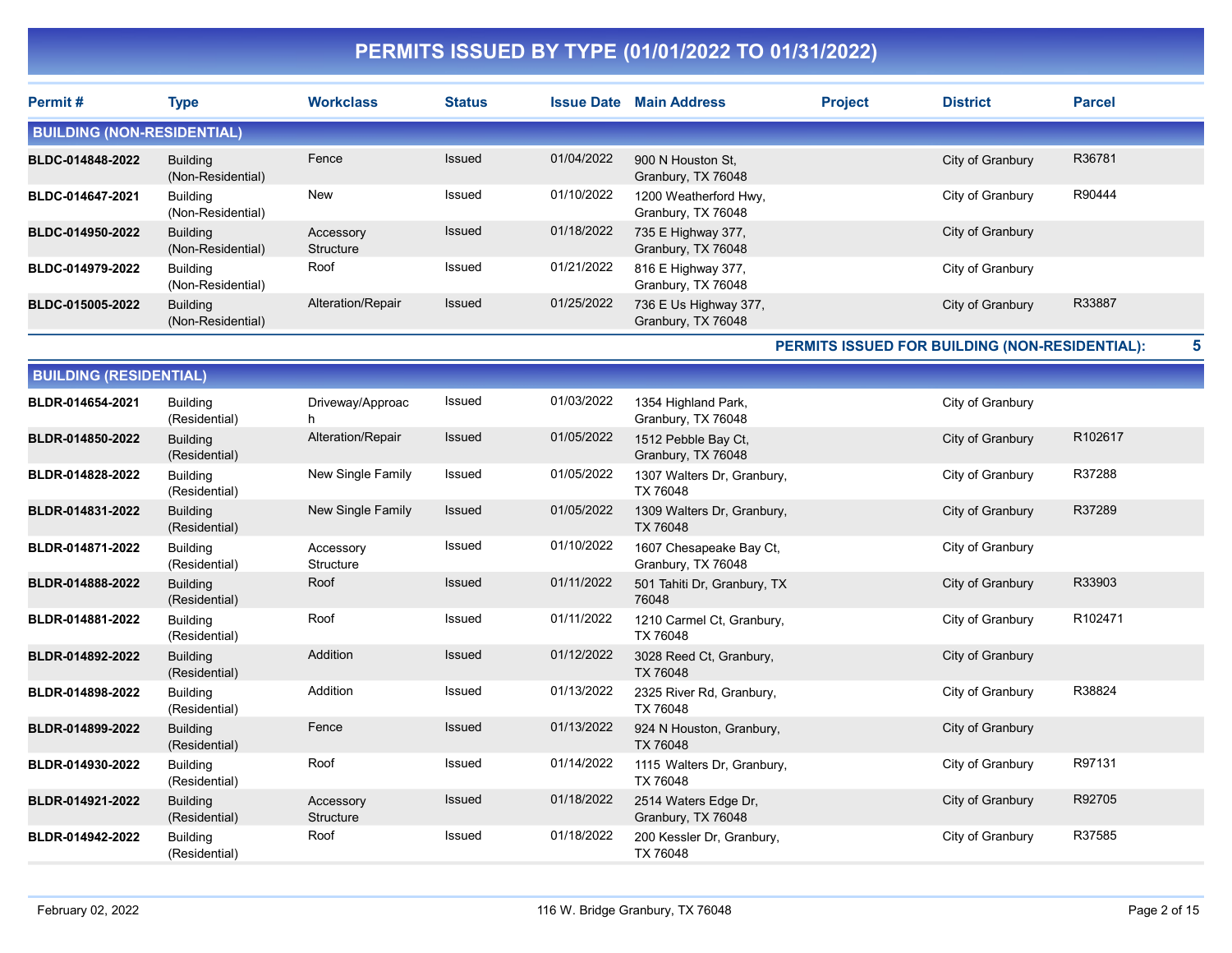| Permit#          | <b>Type</b>                      | <b>Workclass</b>       | <b>Status</b> | <b>Issue Date</b> | <b>Main Address</b>                        | <b>Project</b> | <b>District</b>  | <b>Parcel</b> |
|------------------|----------------------------------|------------------------|---------------|-------------------|--------------------------------------------|----------------|------------------|---------------|
| BLDR-014980-2022 | <b>Building</b><br>(Residential) | Roof                   | Complete      | 01/21/2022        | 112 N Cherry Ln,<br>Granbury, TX 76048     |                | City of Granbury | R36924        |
| BLDR-014890-2022 | Building<br>(Residential)        | Alteration/Repair      | Issued        | 01/21/2022        | 312 Smart Strike Ct.<br>Granbury, TX 76049 |                | City of Granbury |               |
| BLDR-014837-2022 | <b>Building</b><br>(Residential) | Accessory<br>Structure | Issued        | 01/25/2022        | 4812 Topaz Ln, Granbury,<br>TX 76049       |                | City of Granbury | R93795        |
| BLDR-014857-2022 | Building<br>(Residential)        | Accessory<br>Structure | Issued        | 01/26/2022        | 1508 Seabiscuit Dr.<br>Granbury, TX 76048  |                | City of Granbury |               |
| BLDR-014431-2021 | <b>Building</b><br>(Residential) | Accessory<br>Structure | Issued        | 01/31/2022        | 1801 Ruffian Rd, Granbury,<br>TX 76049     |                | City of Granbury |               |

#### PERMITS ISSUED FOR BUILDING (RESIDENTIAL): 18

| <b>Building Demolition</b><br>R92610<br>Non-Residential<br>01/11/2022<br>Issued<br>DEMO-014896-2022<br>715 Autumn Ridge Dr, 104,<br>City of Granbury<br>Granbury, TX 76048<br>Residential<br>Issued<br>R43833<br><b>Building Demolition</b><br>01/20/2022<br>4069 E Us Highway 377,<br>City of Granbury<br>DEMO-014735-2021<br>Granbury, TX 76049 | <b>BUILDING DEMOLITION</b> |  |  |  |  |  |  |  |  |  |  |  |
|---------------------------------------------------------------------------------------------------------------------------------------------------------------------------------------------------------------------------------------------------------------------------------------------------------------------------------------------------|----------------------------|--|--|--|--|--|--|--|--|--|--|--|
|                                                                                                                                                                                                                                                                                                                                                   |                            |  |  |  |  |  |  |  |  |  |  |  |
|                                                                                                                                                                                                                                                                                                                                                   |                            |  |  |  |  |  |  |  |  |  |  |  |
| <b>Building Demolition</b><br>R43834<br>Residential<br>01/20/2022<br>Issued<br>City of Granbury<br>200 Nichols Ct, Granbury,<br>DEMO-014733-2021<br>TX 76049                                                                                                                                                                                      |                            |  |  |  |  |  |  |  |  |  |  |  |
| 01/20/2022<br>R45997<br><b>Building Demolition</b><br>Non-Residential<br>Issued<br>City of Granbury<br>4332 E Us Highway 377,<br>DEMO-014958-2022<br>Granbury, TX 76049                                                                                                                                                                           |                            |  |  |  |  |  |  |  |  |  |  |  |
| <b>Building Demolition</b><br>Residential<br>01/20/2022<br>Issued<br>208 Nichols Court,<br>City of Granbury<br>DEMO-014736-2021<br>Granbury, TX 76048                                                                                                                                                                                             |                            |  |  |  |  |  |  |  |  |  |  |  |
| Residential<br>01/21/2022<br>R41605<br><b>Building Demolition</b><br>Issued<br>800 Fall Creek Hwy,<br>DEMO-014973-2022<br>City of Granbury<br>Granbury, TX 76049                                                                                                                                                                                  |                            |  |  |  |  |  |  |  |  |  |  |  |

#### PERMITS ISSUED FOR BUILDING DEMOLITION: 6

| <b>BUILDING ELECTRICAL (NON-RESIDENTIAL)</b> |                                                 |                         |               |            |                                                   |                  |         |  |  |  |  |
|----------------------------------------------|-------------------------------------------------|-------------------------|---------------|------------|---------------------------------------------------|------------------|---------|--|--|--|--|
| ELEC-014856-2022                             | <b>Building Electrical</b><br>(Non-Residential) | New Construction        | Issued        | 01/06/2022 | 3902 E Us Highway 377,<br>109, Granbury, TX 76049 | City of Granbury | R102286 |  |  |  |  |
| ELEC-014737-2021                             | <b>Building Electrical</b><br>(Non-Residential) | Alteration/Repair       | <b>Issued</b> | 01/18/2022 | 1202 S Morgan St,<br>Granbury, TX 76048           | City of Granbury |         |  |  |  |  |
| ELEC-014997-2022                             | <b>Building Electrical</b><br>(Non-Residential) | Alteration/Repair       | Issued        | 01/24/2022 | 1301 Weatherford Hwy,<br>Granbury, TX 76048       | City of Granbury | R43199  |  |  |  |  |
| ELEC-015056-2022                             | <b>Building Electrical</b><br>(Non-Residential) | <b>New Construction</b> | <b>Issued</b> | 01/31/2022 | 736 E Us Highway 377,<br>Granbury, TX 76048       | City of Granbury | R33887  |  |  |  |  |

#### PERMITS ISSUED FOR BUILDING ELECTRICAL (NON-RESIDENTIAL): 4

| <b>BUILDING ELECTRICAL (RESIDENTIAL)</b> |                                             |                   |        |  |                                                   |                  |  |  |  |  |
|------------------------------------------|---------------------------------------------|-------------------|--------|--|---------------------------------------------------|------------------|--|--|--|--|
| ELER-014797-2021                         | <b>Building Electrical</b><br>(Residential) | Alteration/Repair | Issued |  | 01/05/2022 1512 Pebble Bay,<br>Granbury, TX 76048 | City of Granbury |  |  |  |  |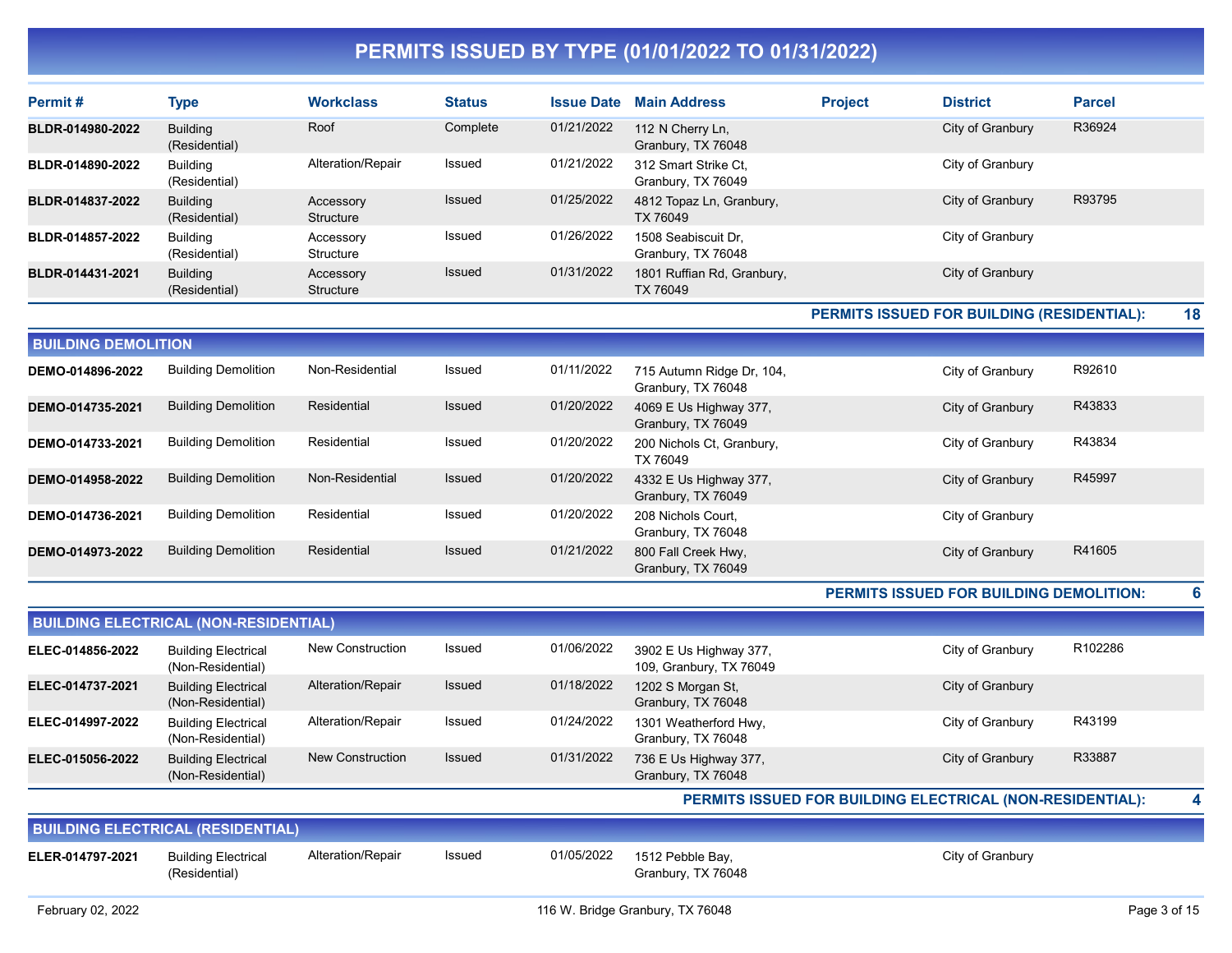| Permit#           | <b>Type</b>                                 | <b>Workclass</b>        | <b>Status</b> |            | <b>Issue Date Main Address</b>              | <b>Project</b> | <b>District</b>  | <b>Parcel</b> |
|-------------------|---------------------------------------------|-------------------------|---------------|------------|---------------------------------------------|----------------|------------------|---------------|
| ELER-014832-2022  | <b>Building Electrical</b><br>(Residential) | <b>New Construction</b> | <b>Issued</b> | 01/07/2022 | 105 Ada Ct, Granbury, TX<br>76048           |                | City of Granbury |               |
| ELER-014836-2022  | <b>Building Electrical</b><br>(Residential) | Alteration/Repair       | Issued        | 01/07/2022 | 4423 Logan Cir, Granbury,<br>TX 76049       |                | City of Granbury |               |
| ELER-014873-2022* | <b>Building Electrical</b><br>(Residential) | <b>New Construction</b> | <b>Issued</b> | 01/10/2022 | 1645 Omaha Dr, Granbury,<br>TX 76049        |                | City of Granbury | R105979       |
| ELER-014869-2022* | <b>Building Electrical</b><br>(Residential) | <b>New Construction</b> | Issued        | 01/10/2022 | 1641 Omaha Dr, Granbury,<br>TX 76049        |                | City of Granbury | R105978       |
| ELER-014885-2022  | <b>Building Electrical</b><br>(Residential) | Alteration/Repair       | <b>Issued</b> | 01/11/2022 | 1308 Walters Dr, Granbury,<br>TX 76048      |                | City of Granbury | R37297        |
| ELER-014924-2022  | <b>Building Electrical</b><br>(Residential) | New Construction        | Issued        | 01/13/2022 | 1121 Noble Flair Ct.<br>Granbury, TX 76049  |                | City of Granbury | R105930       |
| ELER-014925-2022  | <b>Building Electrical</b><br>(Residential) | <b>New Construction</b> | Issued        | 01/13/2022 | 1125 Noble Flair Ct,<br>Granbury, TX 76049  |                | City of Granbury | R105931       |
| ELER-014918-2022  | <b>Building Electrical</b><br>(Residential) | New Construction        | Issued        | 01/13/2022 | 1105 Noble Flair Ct,<br>Granbury, TX 76049  |                | City of Granbury | R105926       |
| ELER-014919-2022  | <b>Building Electrical</b><br>(Residential) | <b>New Construction</b> | Issued        | 01/13/2022 | 1109 Noble Flair Ct,<br>Granbury, TX 76049  |                | City of Granbury | R105927       |
| ELER-014923-2022  | <b>Building Electrical</b><br>(Residential) | New Construction        | Issued        | 01/13/2022 | 1117 Noble Flair Ct,<br>Granbury, TX 76049  |                | City of Granbury | R105929       |
| ELER-014917-2022  | <b>Building Electrical</b><br>(Residential) | <b>New Construction</b> | <b>Issued</b> | 01/13/2022 | 1101 Noble Flair Ct.<br>Granbury, TX 76049  |                | City of Granbury | R105925       |
| ELER-014922-2022  | <b>Building Electrical</b><br>(Residential) | <b>New Construction</b> | Issued        | 01/13/2022 | 1113 Noble Flair Ct,<br>Granbury, TX 76049  |                | City of Granbury | R105928       |
| ELER-014907-2022  | <b>Building Electrical</b><br>(Residential) | <b>New Construction</b> | <b>Issued</b> | 01/13/2022 | 1215 Prestwick Ct.<br>Granbury, TX 76049    |                | City of Granbury | R100135       |
| ELER-014936-2022  | <b>Building Electrical</b><br>(Residential) | Alteration/Repair       | Issued        | 01/18/2022 | 1200 W Doyle St.<br>Granbury, TX 76048      |                | City of Granbury |               |
| ELER-014893-2022  | <b>Building Electrical</b><br>(Residential) | <b>New Construction</b> | Issued        | 01/21/2022 | 312 Smart Strike Ct.<br>Granbury, TX 76049  |                | City of Granbury |               |
| ELER-015004-2022  | <b>Building Electrical</b><br>(Residential) | New Construction        | Issued        | 01/25/2022 | 1218 Sunset Bay Dr,<br>Granbury, TX 76048   |                | City of Granbury | R102667       |
| ELER-015006-2022  | <b>Building Electrical</b><br>(Residential) | <b>New Construction</b> | <b>Issued</b> | 01/25/2022 | 3328 Abes Landing Ct,<br>Granbury, TX 76049 |                | City of Granbury | R105347       |
| ELER-015000-2022  | <b>Building Electrical</b><br>(Residential) | New Construction        | Issued        | 01/26/2022 | 2091 Spieth St, Granbury,<br>TX 76048       |                | City of Granbury | R105600       |
| ELER-015048-2022  | <b>Building Electrical</b><br>(Residential) | <b>New Construction</b> | <b>Issued</b> | 01/31/2022 | 2702 Harborside Dr,<br>Granbury, TX 76048   |                | City of Granbury | R92741        |

PERMITS ISSUED FOR BUILDING ELECTRICAL (RESIDENTIAL): 20

BUILDING MECHANICAL (NON-RESIDENTIAL)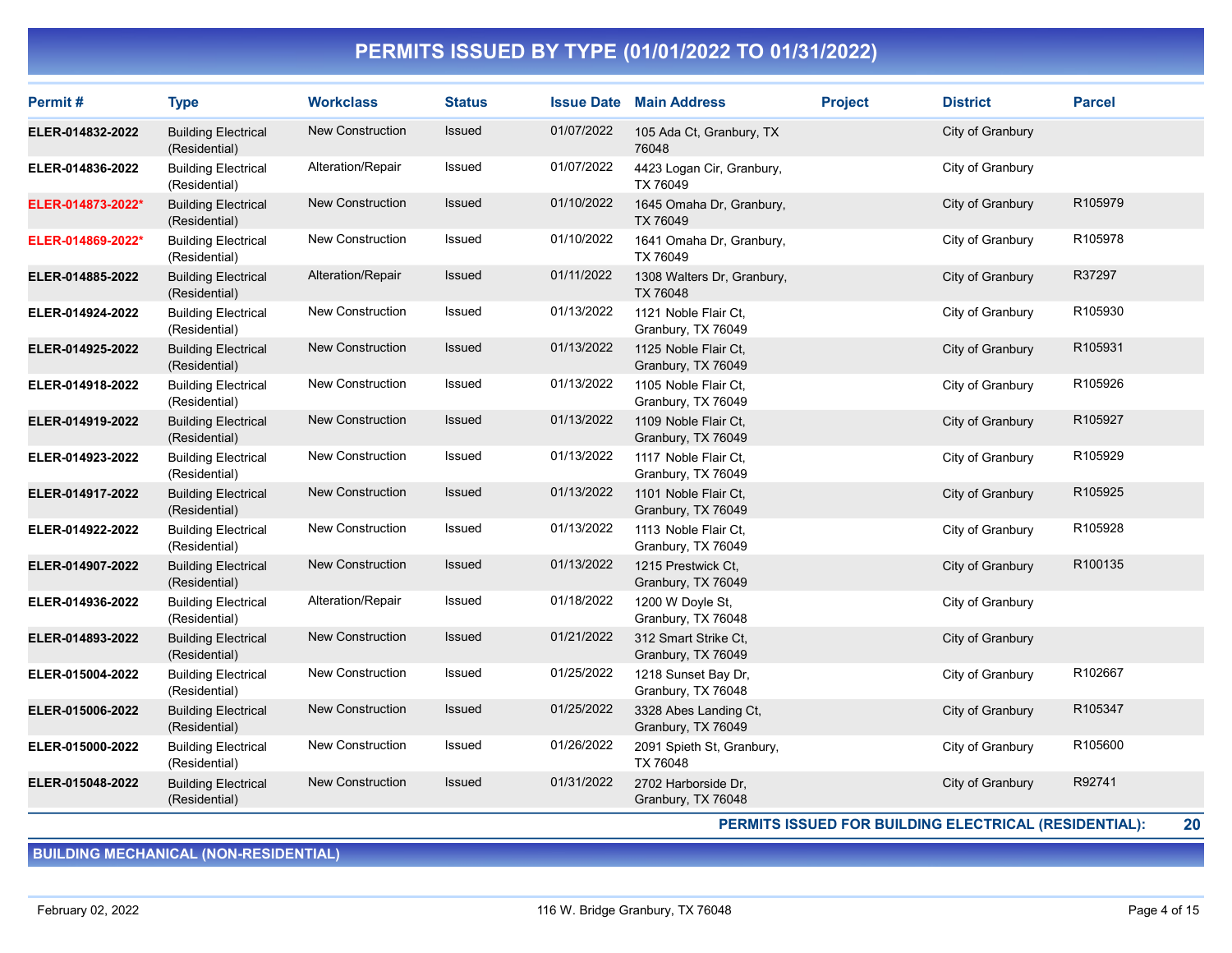| Permit#          | <b>Type</b>                                        | <b>Workclass</b>        | <b>Status</b> | <b>Issue Date</b> | <b>Main Address</b>                                             | <b>Project</b> | <b>District</b>  | <b>Parcel</b> |
|------------------|----------------------------------------------------|-------------------------|---------------|-------------------|-----------------------------------------------------------------|----------------|------------------|---------------|
| MECC-014872-2022 | <b>Building</b><br>Mechanical<br>(Non-Residential) | Alteration/Repair       | Issued        | 01/14/2022        | 715 Autumn Ridge Dr, 101,<br>Granbury, TX 76048                 |                | City of Granbury | R92610        |
| MECC-014943-2022 | <b>Building</b><br>Mechanical<br>(Non-Residential) | <b>New Construction</b> | <b>Issued</b> | 01/18/2022        | 119 E Bridge St, Granbury,<br>TX 76048                          |                | City of Granbury | R92940        |
| MECC-014949-2022 | <b>Building</b><br>Mechanical<br>(Non-Residential) | <b>New Construction</b> | Issued        | 01/18/2022        | 735 E Us Highway 377,<br>Granbury, TX 76048                     |                | City of Granbury | R38913        |
| MECC-014983-2022 | <b>Building</b><br>Mechanical<br>(Non-Residential) | <b>New Construction</b> | <b>Issued</b> | 01/21/2022        | 500 Parkwood Ln,<br>Maintenance Building,<br>Granbury, TX 76048 |                | City of Granbury |               |
| MECC-014982-2022 | <b>Building</b><br>Mechanical<br>(Non-Residential) | <b>New Construction</b> | <b>Issued</b> | 01/21/2022        | 500 Parkwood Ln,<br>Granbury, TX 76048                          |                | City of Granbury | R36915        |
| MECC-014987-2022 | <b>Building</b><br>Mechanical<br>(Non-Residential) | <b>New Construction</b> | <b>Issued</b> | 01/21/2022        | 401 Parkwood Ln,<br>Granbury, TX 76048                          |                | City of Granbury | R36915        |
| MECC-014974-2022 | <b>Building</b><br>Mechanical<br>(Non-Residential) | <b>HVAC Changeout</b>   | Issued        | 01/21/2022        | 1840 Acton Highway,<br>Granbury, TX 76048                       |                | City of Granbury |               |
| MECC-014986-2022 | <b>Building</b><br>Mechanical<br>(Non-Residential) | <b>New Construction</b> | <b>Issued</b> | 01/21/2022        | 300 Parkwood Ln,<br>Granbury, TX 76048                          |                | City of Granbury | R36915        |
| MECC-014984-2022 | <b>Building</b><br>Mechanical<br>(Non-Residential) | New Construction        | Issued        | 01/21/2022        | 101 Parkwood Ln,<br>Granbury, TX 76048                          |                | City of Granbury | R36915        |
| MECC-014985-2022 | <b>Building</b><br>Mechanical<br>(Non-Residential) | <b>New Construction</b> | <b>Issued</b> | 01/21/2022        | 200 Parkwood Ln,<br>Granbury, TX 76048                          |                | City of Granbury | R36915        |
| MECC-015053-2022 | <b>Building</b><br>Mechanical<br>(Non-Residential) | <b>New Construction</b> | <b>Issued</b> | 01/28/2022        | 2050 NE Loop 567,<br>Granbury, TX 76048                         |                | City of Granbury | R92896        |

PERMITS ISSUED FOR BUILDING MECHANICAL (NON-RESIDENTIAL): 11

| <b>BUILDING MECHANICAL (RESIDENTIAL)</b> |                                                |                         |        |            |                                             |                  |  |  |  |  |  |
|------------------------------------------|------------------------------------------------|-------------------------|--------|------------|---------------------------------------------|------------------|--|--|--|--|--|
| MECR-014803-2021                         | <b>Building</b><br>Mechanical<br>(Residential) | New Construction        | Issued | 01/03/2022 | 1204 Catalina Bay Ct,<br>Granbury, TX 76049 | City of Granbury |  |  |  |  |  |
| MECR-014841-2022                         | <b>Building</b><br>Mechanical<br>(Residential) | <b>New Construction</b> | Issued | 01/04/2022 | 1100 Noble Flair Ct.<br>Granbury 76049      | City of Granbury |  |  |  |  |  |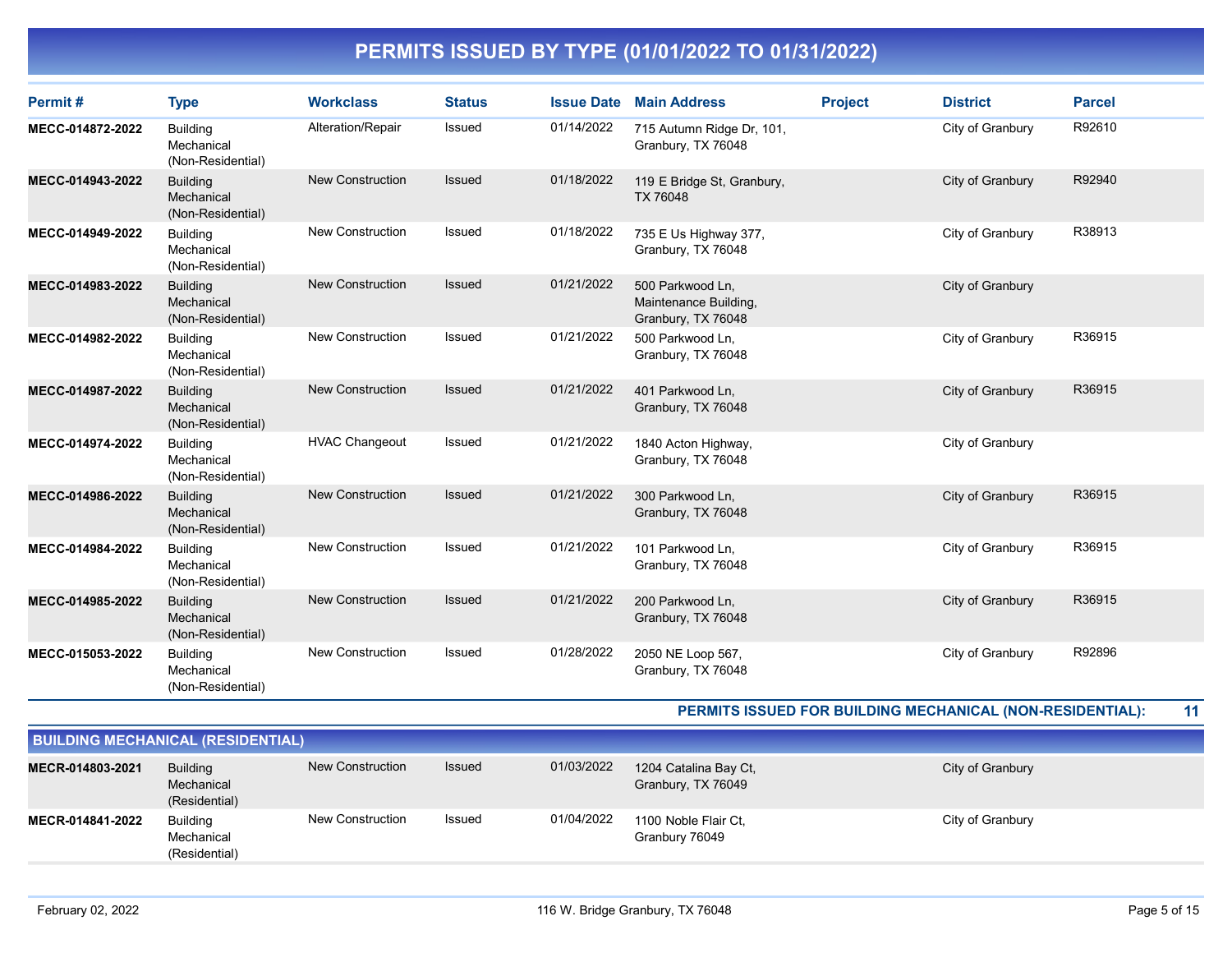| Permit#           | <b>Type</b>                                    | <b>Workclass</b>        | <b>Status</b> | <b>Issue Date</b> | <b>Main Address</b>                           | <b>Project</b> | <b>District</b>  | <b>Parcel</b> |
|-------------------|------------------------------------------------|-------------------------|---------------|-------------------|-----------------------------------------------|----------------|------------------|---------------|
| MECR-014843-2022  | <b>Building</b><br>Mechanical<br>(Residential) | <b>New Construction</b> | Issued        | 01/04/2022        | 1108 Noble Flair Ct,<br>Granbury 76049        |                | City of Granbury |               |
| MECR-014845-2022  | <b>Building</b><br>Mechanical<br>(Residential) | <b>New Construction</b> | Issued        | 01/04/2022        | 1116 Noble Flair Ct.<br>Granbury 76049        |                | City of Granbury |               |
| MECR-014842-2022  | <b>Building</b><br>Mechanical<br>(Residential) | <b>New Construction</b> | Issued        | 01/04/2022        | 1104 Noble Flair Ct.<br>Granbury 76049        |                | City of Granbury |               |
| MECR-014844-2022  | <b>Building</b><br>Mechanical<br>(Residential) | <b>New Construction</b> | Issued        | 01/04/2022        | 1112 Noble Flair Ct,<br>Granbury 76049        |                | City of Granbury |               |
| MECR-014847-2022  | <b>Building</b><br>Mechanical<br>(Residential) | <b>New Construction</b> | <b>Issued</b> | 01/04/2022        | 1124 Noble Flair Ct,<br>Granbury 76049        |                | City of Granbury |               |
| MECR-014846-2022  | <b>Building</b><br>Mechanical<br>(Residential) | New Construction        | Issued        | 01/04/2022        | 1120 Noble Flair Ct.<br>Granbury 76049        |                | City of Granbury |               |
| MECR-014894-2022  | <b>Building</b><br>Mechanical<br>(Residential) | <b>New Construction</b> | <b>Issued</b> | 01/12/2022        | 105 Ada Ct, Granbury, TX<br>76048             |                | City of Granbury |               |
| MECR-014940-2022  | <b>Building</b><br>Mechanical<br>(Residential) | <b>New Construction</b> | Issued        | 01/19/2022        | 1358 Highland Park Cir,<br>Granbury, TX 76048 |                | City of Granbury |               |
| MECR-015022-2022* | <b>Building</b><br>Mechanical<br>(Residential) | <b>New Construction</b> | Issued        | 01/26/2022        | 102 W Doyle St, Granbury,<br><b>TX 76048</b>  |                | City of Granbury | R36970        |
| MECR-015047-2022  | <b>Building</b><br>Mechanical<br>(Residential) | <b>HVAC Changeout</b>   | Issued        | 01/31/2022        | 1102 Mallard Way,<br>Granbury, TX 76048       |                | City of Granbury |               |
| MECR-015051-2022  | <b>Building</b><br>Mechanical<br>(Residential) | <b>HVAC Changeout</b>   | <b>Issued</b> | 01/31/2022        | 1117 Dove Hollow Rd,<br>Granbury, TX 76048    |                | City of Granbury | R38214        |

PERMITS ISSUED FOR BUILDING MECHANICAL (RESIDENTIAL): 13

| <b>BUILDING PLUMBING (NON-RESIDENTIAL)</b> |                                               |                   |        |            |                                              |                  |        |  |  |  |  |
|--------------------------------------------|-----------------------------------------------|-------------------|--------|------------|----------------------------------------------|------------------|--------|--|--|--|--|
| PLMC-014826-2022                           | <b>Building Plumbing</b><br>(Non-Residential) | Alteration/Repair | Issued | 01/03/2022 | 210 N Jones St, Granbury,<br>TX 76048        | City of Granbury | R43560 |  |  |  |  |
| PLMC-014855-2022                           | <b>Building Plumbing</b><br>(Non-Residential) | Alteration/Repair | Issued | 01/05/2022 | 1151 E Us Highway 377,<br>Granbury, TX 76048 | City of Granbury | R98398 |  |  |  |  |
| PLMC-014780-2021                           | <b>Building Plumbing</b><br>(Non-Residential) | Water Heater      | Issued | 01/05/2022 | 202 N Houston St.<br>Granbury, TX 76048      | City of Granbury | R36608 |  |  |  |  |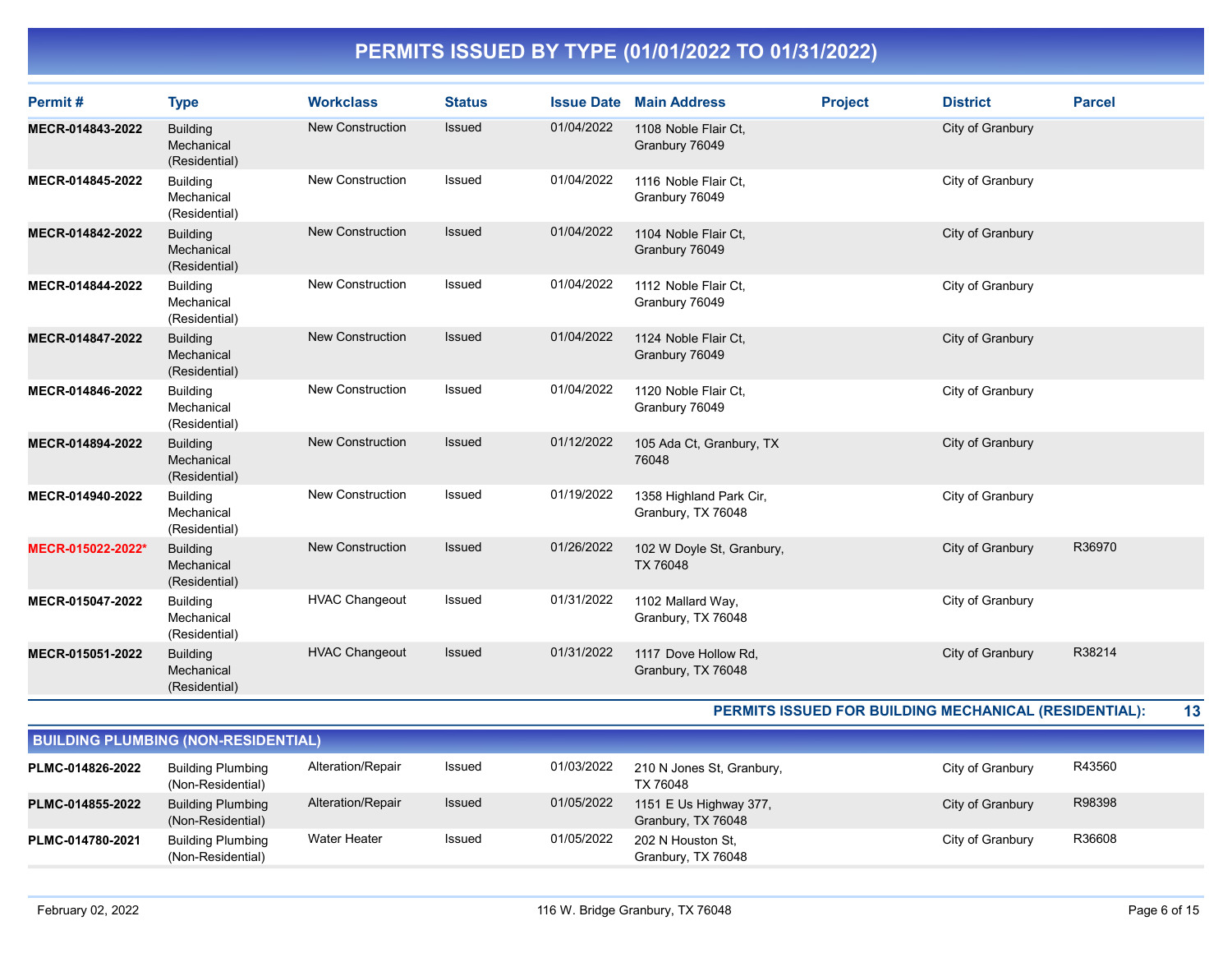| Permit#          | <b>Type</b>                                   | <b>Workclass</b>        | <b>Status</b> |            | <b>Issue Date Main Address</b>                    | <b>Project</b> | <b>District</b>  | <b>Parcel</b> |
|------------------|-----------------------------------------------|-------------------------|---------------|------------|---------------------------------------------------|----------------|------------------|---------------|
| PLMC-014865-2022 | <b>Building Plumbing</b><br>(Non-Residential) | <b>New Construction</b> | Issued        | 01/07/2022 | 3902 E Us Highway 377,<br>109, Granbury, TX 76049 |                | City of Granbury | R102286       |
| PLMC-014864-2022 | <b>Building Plumbing</b><br>(Non-Residential) | Alteration/Repair       | Issued        | 01/07/2022 | 115 W Pearl St, Granbury,<br>TX 76048             |                | City of Granbury | R36646        |
| PLMC-014870-2022 | <b>Building Plumbing</b><br>(Non-Residential) | Alteration/Repair       | Issued        | 01/10/2022 | 320 W Pearl St, Granbury,<br>TX 76048             |                | City of Granbury | R38406        |
| PLMC-014897-2022 | <b>Building Plumbing</b><br>(Non-Residential) | Alteration/Repair       | Issued        | 01/11/2022 | 600 Reunion Ct, Granbury,<br>TX 76048             |                | City of Granbury | R37191        |
| PLMC-014927-2022 | <b>Building Plumbing</b><br>(Non-Residential) | Alteration/Repair       | <b>Issued</b> | 01/13/2022 | 321 W Bridge St, Granbury,<br>TX 76048            |                | City of Granbury | R38402        |
| PLMC-014968-2022 | <b>Building Plumbing</b><br>(Non-Residential) | Alteration/Repair       | Issued        | 01/20/2022 | 1205 Medical Plaza Ct,<br>Granbury, TX 76048      |                | City of Granbury | R103979       |
| PLMC-014961-2022 | <b>Building Plumbing</b><br>(Non-Residential) | <b>New Construction</b> | Issued        | 01/20/2022 | 207A/207B E Barton St,<br>Granbury, TX 76048      |                | City of Granbury |               |
| PLMC-014963-2022 | <b>Building Plumbing</b><br>(Non-Residential) | <b>New Construction</b> | Issued        | 01/20/2022 | 207C/207D E Barton St,<br>Granbury, TX 76048      |                | City of Granbury |               |
| PLMC-014964-2022 | <b>Building Plumbing</b><br>(Non-Residential) | <b>New Construction</b> | <b>Issued</b> | 01/20/2022 | 205/207 E Barton St,<br>Granbury, TX 76048        |                | City of Granbury |               |
| PLMC-014962-2022 | <b>Building Plumbing</b><br>(Non-Residential) | New Construction        | Issued        | 01/20/2022 | 305A/305B E Barton St,<br>Granbury, TX 76048      |                | City of Granbury |               |
| PLMC-014967-2022 | <b>Building Plumbing</b><br>(Non-Residential) | <b>New Construction</b> | Issued        | 01/20/2022 | 403/403A E Barton St,<br>Granbury, TX 76048       |                | City of Granbury |               |
| PLMC-014960-2022 | <b>Building Plumbing</b><br>(Non-Residential) | New Construction        | Issued        | 01/20/2022 | 309A/309B E Barton St,<br>Granbury, TX 76048      |                | City of Granbury |               |
| PLMC-014966-2022 | <b>Building Plumbing</b><br>(Non-Residential) | <b>New Construction</b> | <b>Issued</b> | 01/20/2022 | 303A/303B E Barton St,<br>Granbury, TX 76048      |                | City of Granbury |               |
| PLMC-014965-2022 | <b>Building Plumbing</b><br>(Non-Residential) | <b>New Construction</b> | Issued        | 01/20/2022 | 307A/307B E Barton St,<br>Granbury, TX 76048      |                | City of Granbury |               |
| PLMC-014976-2022 | <b>Building Plumbing</b><br>(Non-Residential) | Alteration/Repair       | Issued        | 01/21/2022 | 101 E Pearl St, Granbury,<br>TX 76048             |                | City of Granbury | R36563        |
| PLMC-015017-2022 | <b>Building Plumbing</b><br>(Non-Residential) | <b>New Construction</b> | Issued        | 01/25/2022 | 122 N Crockett St,<br>Granbury, TX 76048          |                | City of Granbury | R36583        |
| PLMC-014996-2022 | <b>Building Plumbing</b><br>(Non-Residential) | Alteration/Repair       | <b>Issued</b> | 01/25/2022 | 911 E Us Highway 377,<br>Granbury, TX 76048       |                | City of Granbury | R38684        |
| PLMC-014995-2022 | <b>Building Plumbing</b><br>(Non-Residential) | New Construction        | Issued        | 01/25/2022 | 300 N Crockett St.<br>Granbury, TX 76048          |                | City of Granbury | R36652        |
| PLMC-015054-2022 | <b>Building Plumbing</b><br>(Non-Residential) | <b>New Construction</b> | Issued        | 01/31/2022 | 911 E Us Highway 377,<br>Granbury, TX 76048       |                | City of Granbury | R38684        |

PERMITS ISSUED FOR BUILDING PLUMBING (NON-RESIDENTIAL): 22

BUILDING PLUMBING (RESIDENTIAL)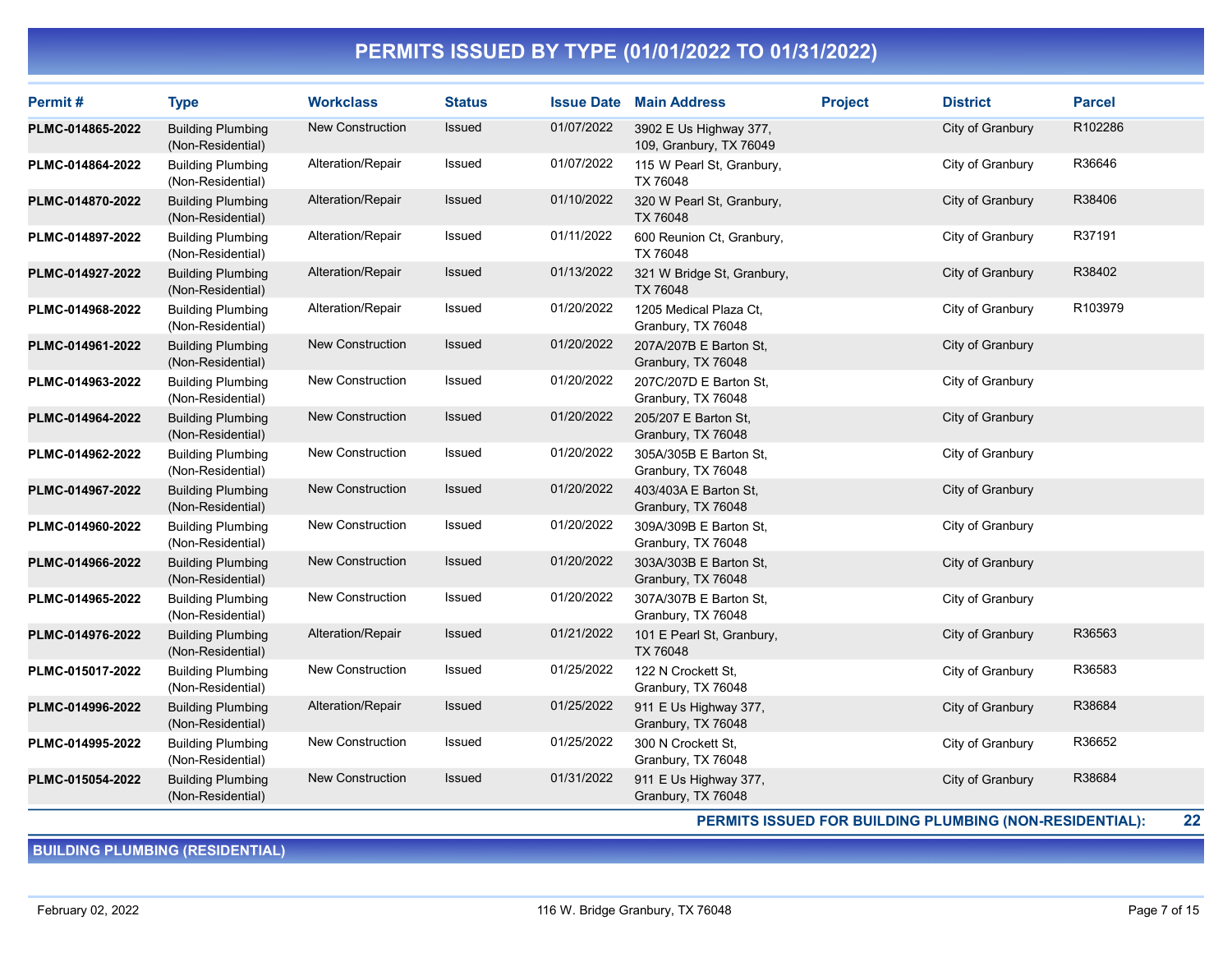| Permit#          | <b>Type</b>                               | <b>Workclass</b>        | <b>Status</b> |            | <b>Issue Date Main Address</b>                 | <b>Project</b> | <b>District</b>  | <b>Parcel</b> |
|------------------|-------------------------------------------|-------------------------|---------------|------------|------------------------------------------------|----------------|------------------|---------------|
| PLMR-014822-2021 | <b>Building Plumbing</b><br>(Residential) | <b>New Construction</b> | Issued        | 01/03/2022 | 217 Honor Code Place,<br>Granbury, TX 76048    |                | City of Granbury | R105908       |
| PLMR-014829-2022 | <b>Building Plumbing</b><br>(Residential) | <b>Water Heater</b>     | Issued        | 01/03/2022 | 4716 Topaz Ln, Granbury,<br>TX 76049           |                | City of Granbury | R93779        |
| PLMR-014824-2021 | <b>Building Plumbing</b><br>(Residential) | Alteration/Repair       | Issued        | 01/03/2022 | 204 Turner Cir, Granbury,<br>TX 76048          |                | City of Granbury |               |
| PLMR-012417-2021 | <b>Building Plumbing</b><br>(Residential) | <b>New Construction</b> | Complete      | 01/04/2022 | 734 Rolling Terrace Cir,<br>Granbury, TX 76049 |                | City of Granbury | R105074       |
| PLMR-014849-2022 | <b>Building Plumbing</b><br>(Residential) | <b>New Construction</b> | Issued        | 01/04/2022 | 1205 Cliff Swallow Ct,<br>Granbury, TX 76048   |                | City of Granbury | R38729        |
| PLMR-014760-2021 | <b>Building Plumbing</b><br>(Residential) | <b>Water Heater</b>     | <b>Issued</b> | 01/04/2022 | 4209 Beryl Ln, Granbury,<br>TX 76049           |                | City of Granbury | R99728        |
| PLMR-014851-2022 | <b>Building Plumbing</b><br>(Residential) | <b>New Construction</b> | Issued        | 01/05/2022 | 1512 Pebble Bay Ct.<br>Granbury, TX 76048      |                | City of Granbury | R102617       |
| PLMR-014852-2022 | <b>Building Plumbing</b><br>(Residential) | New Construction        | Issued        | 01/07/2022 | 2702 Harborside Dr.<br>Granbury, TX 76048      |                | City of Granbury | R92741        |
| PLMR-014874-2022 | <b>Building Plumbing</b><br>(Residential) | New Construction        | Issued        | 01/10/2022 | 801 Lipan Hwy, Granbury,<br>TX 76048           |                | City of Granbury | R36766        |
| PLMR-014877-2022 | <b>Building Plumbing</b><br>(Residential) | <b>Water Heater</b>     | <b>Issued</b> | 01/10/2022 | 204 S Cherry Ln,<br>Granbury, TX 76048         |                | City of Granbury | R37073        |
| PLMR-014886-2022 | <b>Building Plumbing</b><br>(Residential) | Alteration/Repair       | Issued        | 01/11/2022 | 3028 Reed Ct, Granbury,<br>TX 76048            |                | City of Granbury |               |
| PLMR-014902-2022 | <b>Building Plumbing</b><br>(Residential) | <b>Water Heater</b>     | Issued        | 01/12/2022 | 1711 W Doyle St,<br>Granbury, TX 76048         |                | City of Granbury | R37431        |
| PLMR-014914-2022 | <b>Building Plumbing</b><br>(Residential) | <b>New Construction</b> | Issued        | 01/13/2022 | 102 Showboat Ct.<br>Granbury, TX 76049         |                | City of Granbury | R102515       |
| PLMR-014953-2022 | <b>Building Plumbing</b><br>(Residential) | Alteration/Repair       | Issued        | 01/18/2022 | 1200 Prestwick Ct,<br>Granbury, TX 76048       |                | City of Granbury | R100143       |
| PLMR-014944-2022 | <b>Building Plumbing</b><br>(Residential) | <b>New Construction</b> | Issued        | 01/18/2022 | 3328 Abes Landing Ct,<br>Granbury, TX 76049    |                | City of Granbury | R105347       |
| PLMR-014941-2022 | <b>Building Plumbing</b><br>(Residential) | <b>New Construction</b> | Issued        | 01/18/2022 | 1433 Highland Park Cir,<br>Granbury, TX 76048  |                | City of Granbury | R105800       |
| PLMR-014860-2022 | <b>Building Plumbing</b><br>(Residential) | Alteration/Repair       | Issued        | 01/18/2022 | 913 Pate St, Granbury, TX<br>76048             |                | City of Granbury |               |
| PLMR-014956-2022 | <b>Building Plumbing</b><br>(Residential) | <b>New Construction</b> | <b>Issued</b> | 01/19/2022 | 1705 Waters Edge Dr,<br>Granbury, TX 76048     |                | City of Granbury | R99983        |
| PLMR-014830-2022 | <b>Building Plumbing</b><br>(Residential) | New Construction        | Issued        | 01/19/2022 | 3006 Promenade Dr,<br>Granbury, TX 76049       |                | City of Granbury | R101905       |
| PLMR-014981-2022 | <b>Building Plumbing</b><br>(Residential) | Alteration/Repair       | Issued        | 01/21/2022 | 1218 Sunset Bay Dr,<br>Granbury, TX 76048      |                | City of Granbury | R102667       |
| PLMR-014991-2022 | <b>Building Plumbing</b><br>(Residential) | <b>Water Heater</b>     | <b>Issued</b> | 01/24/2022 | 819 Wandering Ct,<br>Granbury, TX 76049        |                | City of Granbury | R92480        |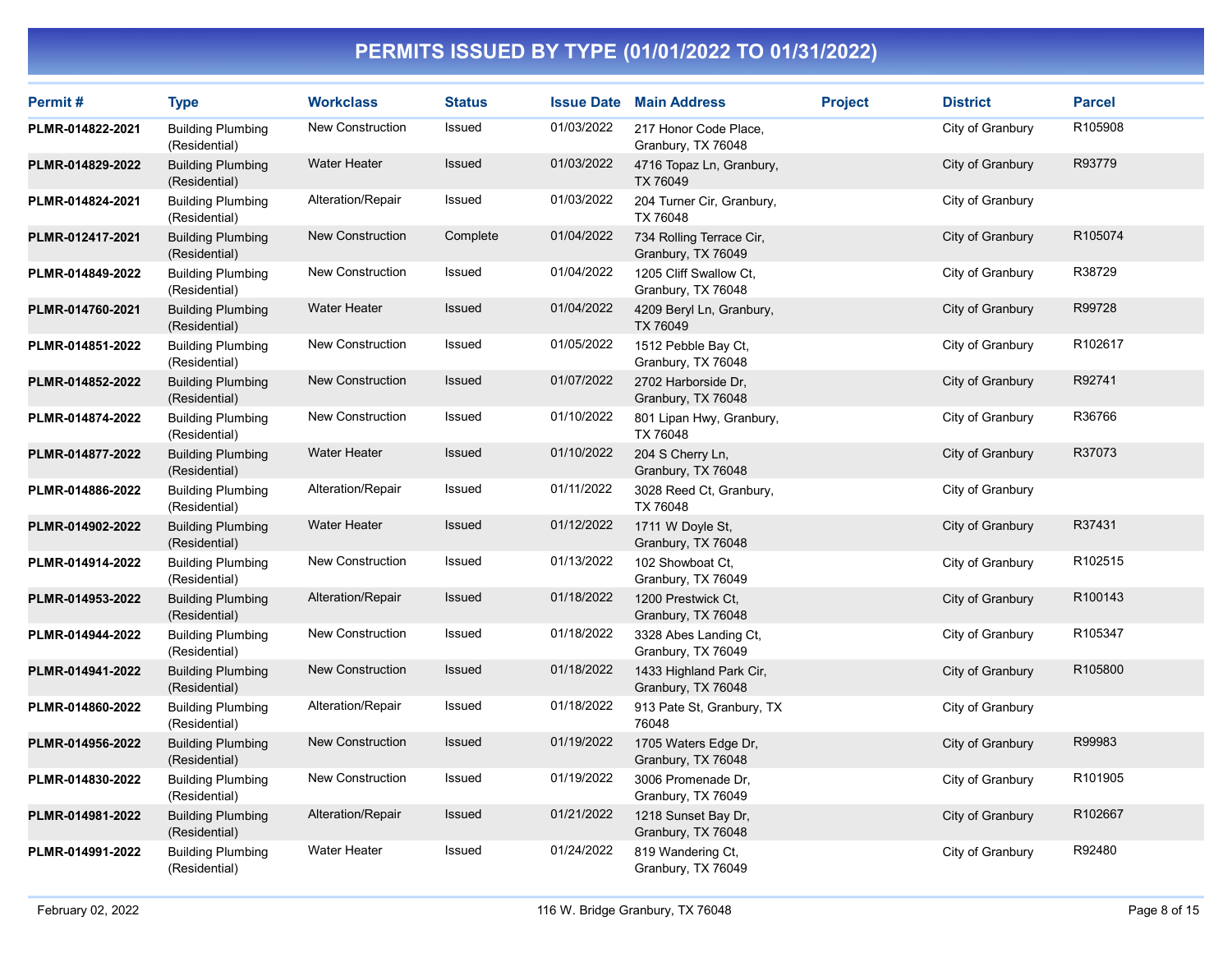| Permit#          | Type                                      | <b>Workclass</b>        | <b>Status</b> | <b>Issue Date</b> | <b>Main Address</b>                             | <b>Project</b> | <b>District</b>  | <b>Parcel</b> |
|------------------|-------------------------------------------|-------------------------|---------------|-------------------|-------------------------------------------------|----------------|------------------|---------------|
| PLMR-015015-2022 | <b>Building Plumbing</b><br>(Residential) | Alteration/Repair       | Issued        | 01/25/2022        | 1106 Elizabeth Blvd.<br>Granbury, TX 76048      |                | City of Granbury | R37801        |
| PLMR-014863-2022 | <b>Building Plumbing</b><br>(Residential) | Alteration/Repair       | Issued        | 01/25/2022        | 1205 Medical Plaza.<br>Granbury, TX 76048       |                | City of Granbury |               |
| PLMR-014972-2022 | <b>Building Plumbing</b><br>(Residential) | <b>Water Heater</b>     | Issued        | 01/25/2022        | 1315 Waters Edge Dr, 107,<br>Granbury, TX 76048 |                | City of Granbury | R100161       |
| PLMR-014632-2021 | <b>Building Plumbing</b><br>(Residential) | <b>Water Heater</b>     | Issued        | 01/25/2022        | 2300 Alexa Ct, Granbury,<br>TX 76048            |                | City of Granbury | R33270        |
| PLMR-015020-2022 | <b>Building Plumbing</b><br>(Residential) | <b>Water Heater</b>     | <b>Issued</b> | 01/26/2022        | 204 Bobbie Ann Ct.<br>Granbury, TX 76049        |                | City of Granbury | R98893        |
| PLMR-015025-2022 | <b>Building Plumbing</b><br>(Residential) | Alteration/Repair       | Issued        | 01/26/2022        | 1507 Lakeview Ct.<br>Granbury, TX 76048         |                | City of Granbury | R37468        |
| PLMR-015024-2022 | <b>Building Plumbing</b><br>(Residential) | Alteration/Repair       | <b>Issued</b> | 01/26/2022        | 1115 Mallard Ct, Granbury,<br>TX 76048          |                | City of Granbury | R38738        |
| PLMR-015029-2022 | <b>Building Plumbing</b><br>(Residential) | Alteration/Repair       | Issued        | 01/27/2022        | 1205 Cliff Swallow Ct,<br>Granbury, TX 76048    |                | City of Granbury | R38729        |
| PLMR-015028-2022 | <b>Building Plumbing</b><br>(Residential) | <b>New Construction</b> | Issued        | 01/27/2022        | 2321 River Rd, Granbury,<br>TX 76048            |                | City of Granbury | R38822        |
| PLMR-015057-2022 | <b>Building Plumbing</b><br>(Residential) | <b>Water Heater</b>     | Issued        | 01/31/2022        | 920 W Bridge St, Granbury,<br>TX 76048          |                | City of Granbury | R37024        |
| PLMR-015058-2022 | <b>Building Plumbing</b><br>(Residential) | <b>Water Heater</b>     | <b>Issued</b> | 01/31/2022        | 2937 Meandering Way,<br>Granbury, TX 76049      |                | City of Granbury | R92416        |

PERMITS ISSUED FOR BUILDING PLUMBING (RESIDENTIAL): 32

| <b>CERTIFICATE OF OCCUPANCY</b> |                             |                                             |                    |            |                                              |                  |         |
|---------------------------------|-----------------------------|---------------------------------------------|--------------------|------------|----------------------------------------------|------------------|---------|
| CO-014827-2022*                 | Certificate of<br>Occupancy | Certificate of<br>Occupancy -<br>Commercial | Stop Work<br>Order | 01/03/2022 | 1601 W Pearl St, Granbury,<br>TX 76048       | City of Granbury |         |
| CO-014859-2022                  | Certificate of<br>Occupancy | Safety Inspection                           | Issued             | 01/06/2022 | 1424 E Highway 377,<br>Granbury, TX 76048    | City of Granbury |         |
| CO-014853-2022                  | Certificate of<br>Occupancy | Certificate of<br>Occupancy -<br>Commercial | Issued             | 01/10/2022 | 3518 S Clifton Rd.<br>Granbury, TX 76048     | City of Granbury | R28283  |
| CO-014878-2022                  | Certificate of<br>Occupancy | Certificate of<br>Occupancy -<br>Commercial | Void               | 01/10/2022 | 1200 Medical Plaza Ct,<br>Granbury, TX 76048 | City of Granbury | R103979 |
| CO-014887-2022                  | Certificate of<br>Occupancy | Certificate of<br>Occupancy -<br>Commercial | In Review          | 01/11/2022 | 414 W Doyle St, Granbury,<br>TX 76048        | City of Granbury | R38457  |
| CO-014889-2022*                 | Certificate of<br>Occupancy | Certificate of<br>Occupancy -<br>Commercial | Stop Work<br>Order | 01/11/2022 | 4624 E Us Highway 377,<br>Granbury, TX 76049 | City of Granbury | R91205  |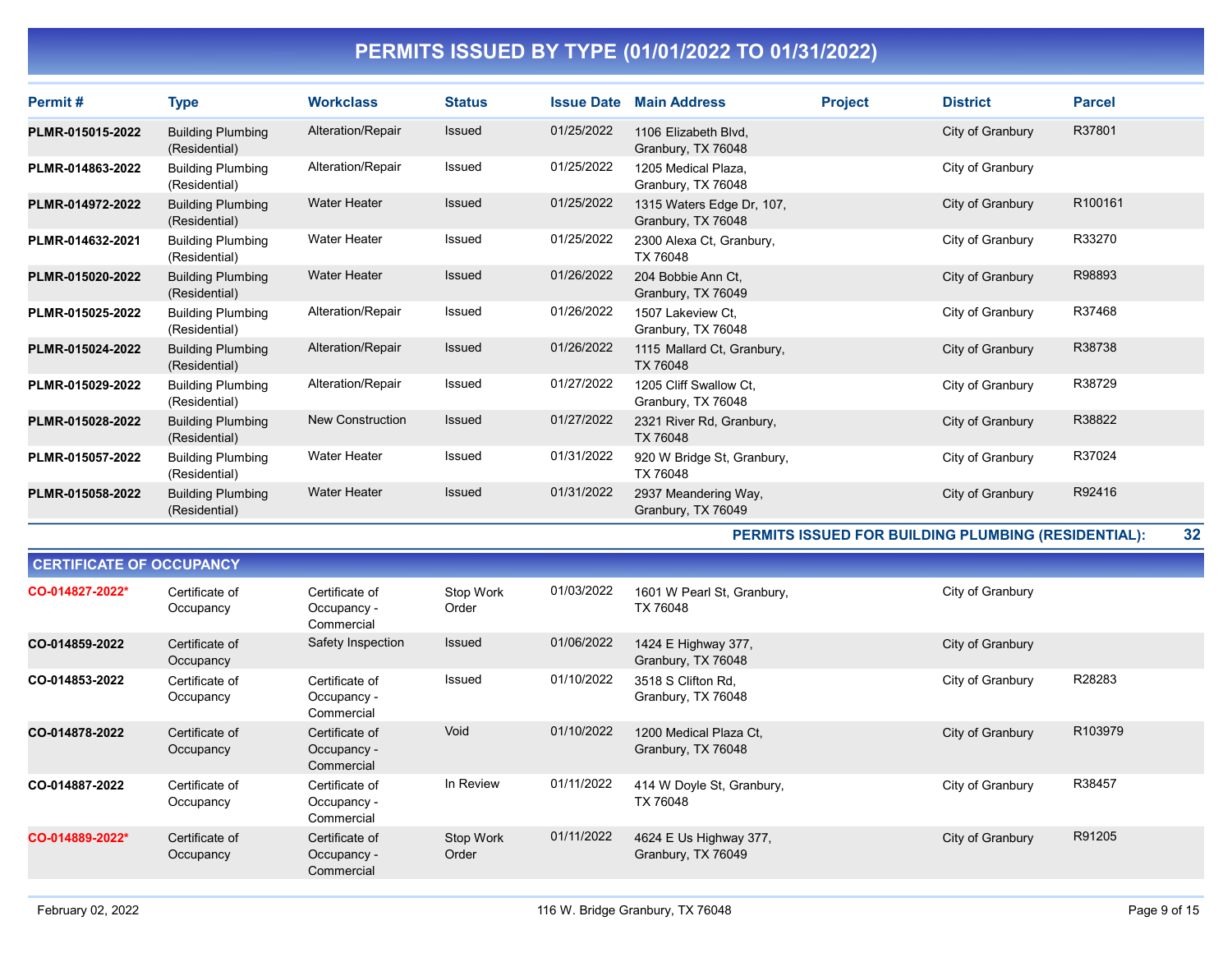| Permit#        | <b>Type</b>                 | <b>Workclass</b>                            | <b>Status</b> | <b>Issue Date</b> | <b>Main Address</b>                               | <b>Project</b> | <b>District</b>  | <b>Parcel</b> |
|----------------|-----------------------------|---------------------------------------------|---------------|-------------------|---------------------------------------------------|----------------|------------------|---------------|
| CO-014883-2022 | Certificate of<br>Occupancy | Certificate of<br>Occupancy -<br>Commercial | In Review     | 01/11/2022        | 1312 Weatherford Hwy,<br>Granbury, TX 76048       |                | City of Granbury | R94365        |
| CO-014380-2021 | Certificate of<br>Occupancy | Certificate of<br>Occupancy -<br>Commercial | <b>Issued</b> | 01/11/2022        | 3107 Fall Creek Hwy,<br>Granbury, TX 76049        |                | City of Granbury | R43967        |
| CO-014427-2021 | Certificate of<br>Occupancy | Certificate of<br>Occupancy -<br>Commercial | Issued        | 01/12/2022        | 1151 E Us Highway 377,<br>110, Granbury, TX 76048 |                | City of Granbury | R98398        |
| CO-014564-2021 | Certificate of<br>Occupancy | Certificate of<br>Occupancy -<br>Commercial | Issued        | 01/12/2022        | 421 W Pearl St, Granbury,<br>TX 76048             |                | City of Granbury | R38444        |
| CO-014931-2022 | Certificate of<br>Occupancy | Certificate of<br>Occupancy -<br>Commercial | In Review     | 01/14/2022        | 323 S Hannaford St.<br>Granbury, TX 76048         |                | City of Granbury | R38579        |
| CO-014951-2022 | Certificate of<br>Occupancy | Certificate of<br>Occupancy -<br>Commercial | In Review     | 01/18/2022        | 804 W Pearl St, Granbury,<br>TX 76048             |                | City of Granbury | R38347        |
| CO-014666-2021 | Certificate of<br>Occupancy | Certificate of<br>Occupancy -<br>Commercial | Issued        | 01/20/2022        | 503 E Bridge St, Granbury,<br>TX 76048            |                | City of Granbury | R37877        |
| CO-014580-2021 | Certificate of<br>Occupancy | Certificate of<br>Occupancy -<br>Commercial | Issued        | 01/20/2022        | 500 N Houston St.<br>Granbury, TX 76048           |                | City of Granbury | R37172        |
| CO-014977-2022 | Certificate of<br>Occupancy | Certificate of<br>Occupancy -<br>Commercial | In Review     | 01/21/2022        | 1200 Weatherford Hwy,<br>Granbury, TX 76048       |                | City of Granbury | R90444        |
| CO-014988-2022 | Certificate of<br>Occupancy | Certificate of<br>Occupancy -<br>Commercial | In Review     | 01/21/2022        | 1100 E Us Highway 377,<br>104, Granbury, TX 76048 |                | City of Granbury | R91217        |
| CO-014990-2022 | Certificate of<br>Occupancy | Certificate of<br>Occupancy -<br>Commercial | In Review     | 01/24/2022        | 122 N Crockett St,<br>Granbury, TX 76048          |                | City of Granbury | R36583        |
| CO-014993-2022 | Certificate of<br>Occupancy | Certificate of<br>Occupancy -<br>Commercial | Issued        | 01/24/2022        | 106 Pirate Dr, Granbry, TX<br>76048               |                | City of Granbury |               |
| CO-014994-2022 | Certificate of<br>Occupancy | Certificate of<br>Occupancy -<br>Commercial | In Review     | 01/24/2022        | 126 N Crockett, Granbury,<br>TX 76048             |                | City of Granbury |               |
| CO-014311-2021 | Certificate of<br>Occupancy | Certificate of<br>Occupancy -<br>Commercial | Issued        | 01/25/2022        | 5700 E Us Highway 377,<br>Granbury, TX 76049      |                | City of Granbury | R96734        |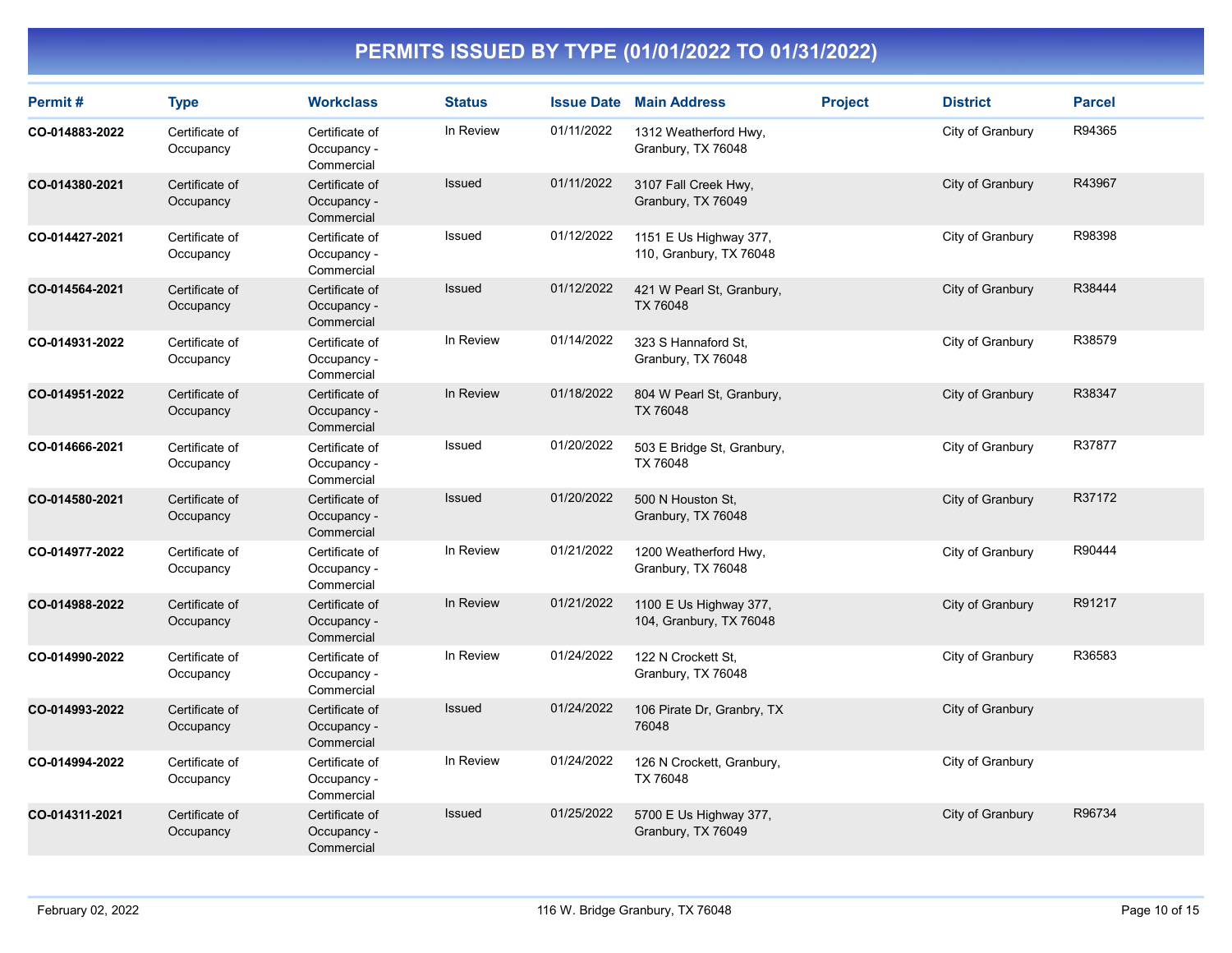| Permit#           | <b>Type</b>                 | <b>Workclass</b>                            | <b>Status</b> | <b>Issue Date</b> | <b>Main Address</b>                               | <b>Project</b> | <b>District</b>                              | <b>Parcel</b> |                         |
|-------------------|-----------------------------|---------------------------------------------|---------------|-------------------|---------------------------------------------------|----------------|----------------------------------------------|---------------|-------------------------|
| CO-013386-2021    | Certificate of<br>Occupancy | Certificate of<br>Occupancy -<br>Commercial | Issued        | 01/25/2022        | 102 N Houston St,<br>Granbury, TX 76048           |                | City of Granbury                             | R36626        |                         |
| CO-015018-2022    | Certificate of<br>Occupancy | Temporary<br>Certificate of<br>Occupancy    | Issued        | 01/25/2022        | 1200 Medical Plaza Ct,<br>Granbury, TX 76048      |                | City of Granbury                             | R103979       |                         |
| CO-015019-2022    | Certificate of<br>Occupancy | Certificate of<br>Occupancy -<br>Commercial | In Review     | 01/26/2022        | 1509 W Pearl St, Granbury,<br>TX 76048            |                | City of Granbury                             | R43486        |                         |
| CO-014609-2021    | Certificate of<br>Occupancy | Certificate of<br>Occupancy -<br>Commercial | <b>Issued</b> | 01/26/2022        | 110 W Pearl St, Granbury,<br>TX 76048             |                | City of Granbury                             | R36629        |                         |
| CO-014094-2021    | Certificate of<br>Occupancy | Certificate of<br>Occupancy -<br>Commercial | Issued        | 01/26/2022        | 2405 E Highway 377,<br>Granbury, TX 76049         |                | City of Granbury                             | R45275        |                         |
| CO-014704-2021    | Certificate of<br>Occupancy | Certificate of<br>Occupancy -<br>Commercial | <b>Issued</b> | 01/26/2022        | 4329 E Us Highway 377,<br>Granbury, TX 76049      |                | City of Granbury                             | R11872        |                         |
| CO-015026-2022    | Certificate of<br>Occupancy | Certificate of<br>Occupancy -<br>Commercial | In Review     | 01/26/2022        | 5680 Acton Hwy,<br>Granbury, TX 76049             |                | City of Granbury                             | R43793        |                         |
| CO-014055-2021    | Certificate of<br>Occupancy | Certificate of<br>Occupancy -<br>Commercial | <b>Issued</b> | 01/26/2022        | 1421 Southtown Dr,<br>Granbury, TX 76048          |                | City of Granbury                             | R32612        |                         |
| CO-015062-2022    | Certificate of<br>Occupancy | Certificate of<br>Occupancy -<br>Commercial | In Review     | 01/31/2022        | 524 N Crockett St.<br>Granbury, TX 76048          |                | City of Granbury                             | R36714        |                         |
| CO-015059-2022    | Certificate of<br>Occupancy | Certificate of<br>Occupancy -<br>Commercial | In Review     | 01/31/2022        | 3405 E Us Highway 377, B,<br>Granbury, TX 76049   |                | City of Granbury                             | R28244        |                         |
|                   |                             |                                             |               |                   |                                                   |                | PERMITS ISSUED FOR CERTIFICATE OF OCCUPANCY: |               | 30                      |
| <b>FIRE</b>       |                             |                                             |               |                   |                                                   |                |                                              |               |                         |
| FIRE-014866-2022  | Fire                        | Sprinkler                                   | <b>Issued</b> | 01/07/2022        | 119 E Bridge St, Granbury,<br>TX 76048            |                | City of Granbury                             | R92940        |                         |
| FIRE-014992-2022  | Fire                        | Sprinkler                                   | Issued        | 01/24/2022        | 3902 E Us Highway 377,<br>109, Granbury, TX 76049 |                | City of Granbury                             | R102286       |                         |
|                   |                             |                                             |               |                   |                                                   |                | <b>PERMITS ISSUED FOR FIRE:</b>              |               | $\overline{\mathbf{2}}$ |
| <b>IRRIGATION</b> |                             |                                             |               |                   |                                                   |                |                                              |               |                         |
| IRR-014746-2021   | Irrigation                  | <b>New Residential</b>                      | <b>Issued</b> | 01/03/2022        | 701 Rolling Terrace Cir,<br>Granbury, TX 76049    |                | City of Granbury                             |               |                         |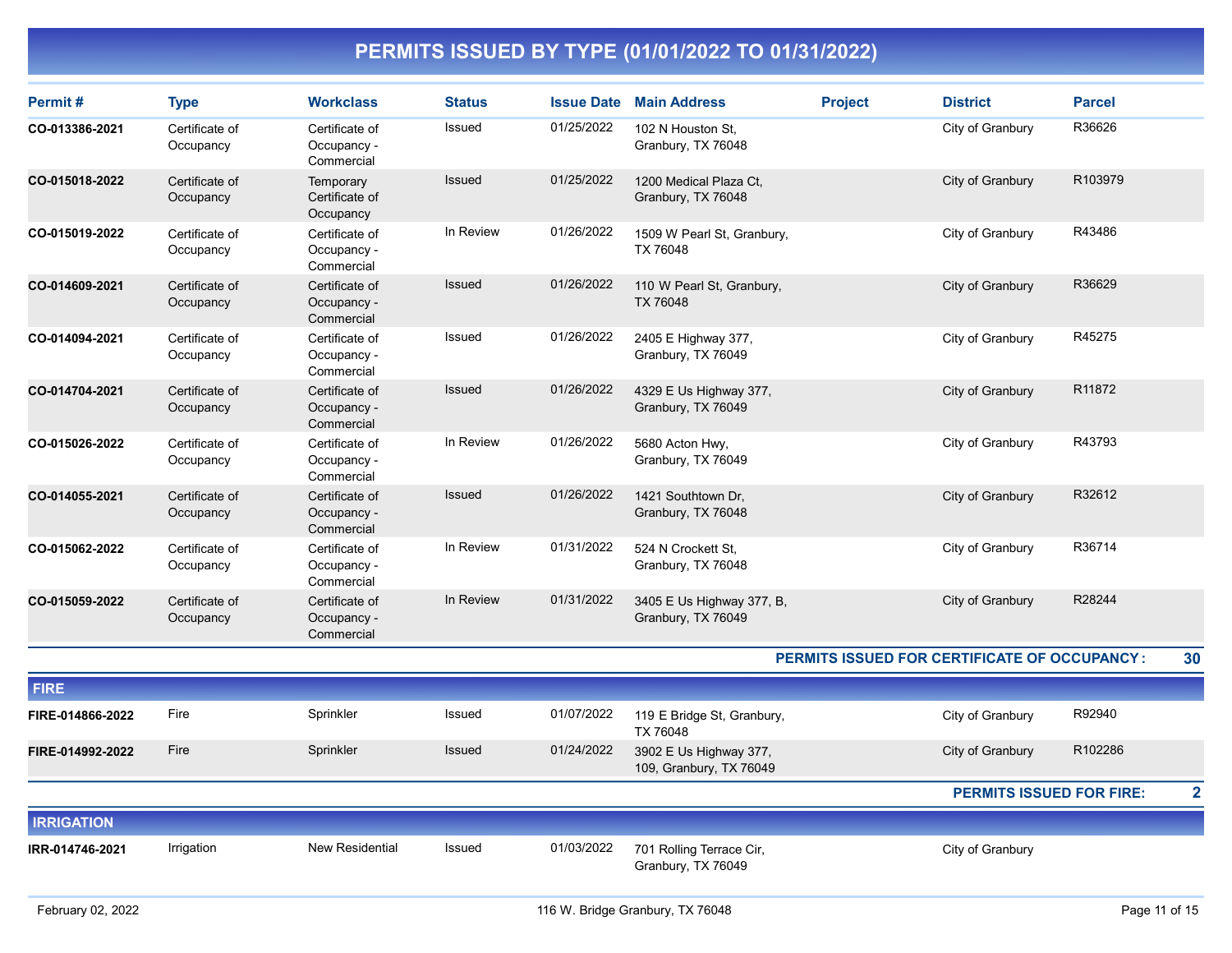| Permit#         | <b>Type</b> | <b>Workclass</b>       | <b>Status</b> |            | <b>Issue Date Main Address</b>                 | <b>Project</b> | <b>District</b>  | <b>Parcel</b> |
|-----------------|-------------|------------------------|---------------|------------|------------------------------------------------|----------------|------------------|---------------|
| IRR-014799-2021 | Irrigation  | <b>New Residential</b> | Issued        | 01/03/2022 | 324 Smart Strike Ct,<br>Granbury, TX 76048     |                | City of Granbury | R105961       |
| IRR-014798-2021 | Irrigation  | New Residential        | Issued        | 01/03/2022 | 1713 Damascus Ct,<br>Granbury, TX 76049        |                | City of Granbury | R106142       |
| IRR-014800-2021 | Irrigation  | <b>New Residential</b> | Issued        | 01/03/2022 | 1400 Seabiscuit Dr.<br>Granbury, TX 76048      |                | City of Granbury | R106074       |
| IRR-014796-2021 | Irrigation  | New Residential        | Issued        | 01/03/2022 | 1404 Seabiscuit Dr.<br>Granbury, TX 76049      |                | City of Granbury | R106075       |
| IRR-014815-2021 | Irrigation  | <b>New Residential</b> | Issued        | 01/05/2022 | 3105 Promenade Dr,<br>Granbury, TX 76049       |                | City of Granbury |               |
| IRR-014816-2021 | Irrigation  | New Residential        | Issued        | 01/05/2022 | 3103 Promenade Dr.<br>Granbury, TX 76049       |                | City of Granbury |               |
| IRR-014727-2021 | Irrigation  | <b>New Residential</b> | Issued        | 01/05/2022 | 3020 Promenade Dr.<br>Granbury, TX 76049       |                | City of Granbury |               |
| IRR-014868-2022 | Irrigation  | New Residential        | Complete      | 01/10/2022 | 1066 Mickelson Dr,<br>Granbury, TX 76048       |                | City of Granbury | R105608       |
| IRR-014862-2022 | Irrigation  | New Residential        | Issued        | 01/10/2022 | 1354 Highland Park Cir,<br>Granbury, TX 76048  |                | City of Granbury | R105751       |
| IRR-014861-2022 | Irrigation  | New Residential        | Issued        | 01/10/2022 | 1350 Highland Park,<br>Granbury, TX 76048      |                | City of Granbury | R105750       |
| IRR-014867-2022 | Irrigation  | New Residential        | Complete      | 01/10/2022 | 1147 Aviara Ct, Granbury,<br>TX 76048          |                | City of Granbury | R105387       |
| IRR-014882-2022 | Irrigation  | New Residential        | Issued        | 01/11/2022 | 5005 Wearing Way,<br>Granbury, TX 76048        |                | City of Granbury |               |
| IRR-014905-2022 | Irrigation  | New Residential        | <b>Issued</b> | 01/13/2022 | 1341 Highland Park Cir,<br>Granbury, TX 76048  |                | City of Granbury | R105815       |
| IRR-014906-2022 | Irrigation  | New Residential        | Issued        | 01/13/2022 | 1342 Highland Park Cir,<br>Granbury, TX 76048  |                | City of Granbury | R105748       |
| IRR-014934-2022 | Irrigation  | <b>New Residential</b> | Issued        | 01/18/2022 | 1081 Mickelson Dr,<br>Granbury, TX 76048       |                | City of Granbury | R105622       |
| IRR-014959-2022 | Irrigation  | New Residential        | Issued        | 01/20/2022 | 4016 Gallivant, Granbury,<br>TX 76049          |                | City of Granbury |               |
| IRR-014916-2022 | Irrigation  | <b>New Residential</b> | Issued        | 01/20/2022 | 2202 Vienna Ct, Granbury,<br>TX 76048          |                | City of Granbury | R99082        |
| IRR-014975-2022 | Irrigation  | New Residential        | Issued        | 01/21/2022 | 3044 Reed Ct, Granbury,<br>TX 76048            |                | City of Granbury | R105627       |
| IRR-014937-2022 | Irrigation  | New Residential        | Issued        | 01/24/2022 | 724 Rolling Terrace Cir,<br>Granbury, TX 76049 |                | City of Granbury |               |
| IRR-014939-2022 | Irrigation  | New Residential        | Issued        | 01/24/2022 | 1446 Highland Park Cir,<br>Granbury, TX 76048  |                | City of Granbury |               |
| IRR-014938-2022 | Irrigation  | <b>New Residential</b> | Issued        | 01/24/2022 | 726 Rolling Terrace Cir,<br>Granbury, TX 76049 |                | City of Granbury |               |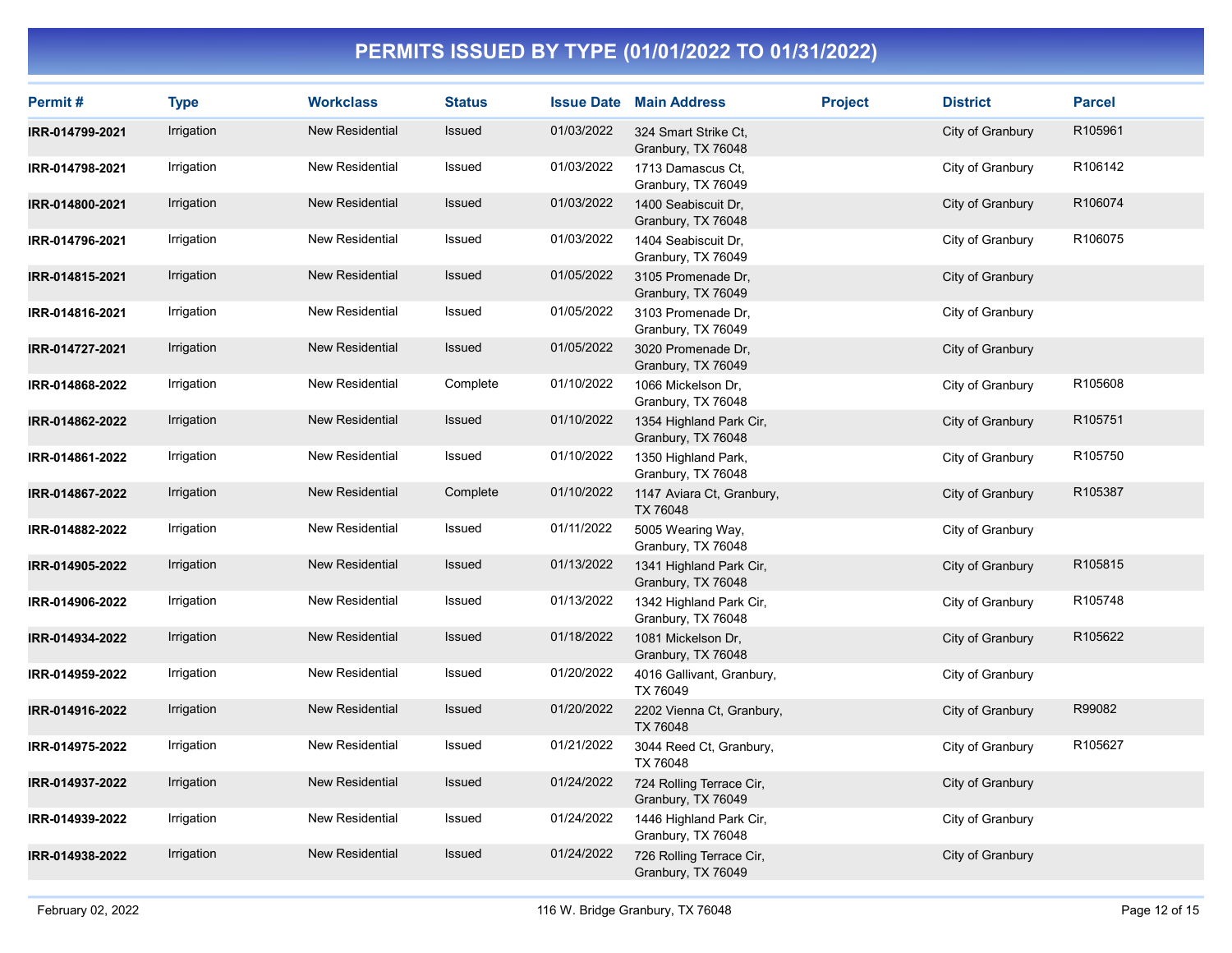| Permit#         | Type       | <b>Workclass</b>       | <b>Status</b> | <b>Issue Date</b> | <b>Main Address</b>                       | <b>Project</b> | <b>District</b>  | <b>Parcel</b> |
|-----------------|------------|------------------------|---------------|-------------------|-------------------------------------------|----------------|------------------|---------------|
| IRR-014999-2022 | Irrigation | New Residential        | Issued        | 01/25/2022        | 1070 Mickelson Dr.<br>Granbury, TX 76048  |                | City of Granbury | R105607       |
| IRR-014970-2022 | Irrigation | <b>New Residential</b> | Issued        | 01/25/2022        | 1413 Seabiscuit Dr.<br>Granbury, TX 76049 |                | City of Granbury | R106067       |
| IRR-014969-2022 | Irrigation | <b>New Residential</b> | <b>Issued</b> | 01/25/2022        | 1408 Seabiscuit Dr.<br>Granbury, TX 76049 |                | City of Granbury | R106076       |
| IRR-015021-2022 | Irrigation | Alteration/Repair      | <b>Issued</b> | 01/27/2022        | 1840 Acton Hwy.<br>Granbury, TX 76049     |                | City of Granbury | R37112        |
| IRR-015011-2022 | Irrigation | <b>New Residential</b> | Issued        | 01/31/2022        | 241 Honor Code Pl.<br>Granbury, TX 76049  |                | City of Granbury |               |
| IRR-015007-2022 | Irrigation | <b>New Residential</b> | Issued        | 01/31/2022        | 225 Honor Code Pl.<br>Granbury, TX 76049  |                | City of Granbury |               |
| IRR-015014-2022 | Irrigation | <b>New Residential</b> | <b>Issued</b> | 01/31/2022        | 253 Honor Code Pl,<br>Granbury, TX 76049  |                | City of Granbury |               |
| IRR-015009-2022 | Irrigation | <b>New Residential</b> | <b>Issued</b> | 01/31/2022        | 233 Honor Code Pl.<br>Granbury, TX 76049  |                | City of Granbury |               |
| IRR-015010-2022 | Irrigation | <b>New Residential</b> | <b>Issued</b> | 01/31/2022        | 237 Honor Code Pl.<br>Granbury, TX 76049  |                | City of Granbury |               |
| IRR-015008-2022 | Irrigation | <b>New Residential</b> | <b>Issued</b> | 01/31/2022        | 229 Honor Code Pl,<br>Granbury, TX 76049  |                | City of Granbury |               |
| IRR-015013-2022 | Irrigation | <b>New Residential</b> | <b>Issued</b> | 01/31/2022        | 249 Honor Code Pl,<br>Granbury, TX 76049  |                | City of Granbury |               |
| IRR-015012-2022 | Irrigation | <b>New Residential</b> | <b>Issued</b> | 01/31/2022        | 245 Honor Code Pl,<br>Granbury, TX 76049  |                | City of Granbury |               |

#### PERMITS ISSUED FOR IRRIGATION: 34

| <b>POOL (RESIDENTIAL)</b> |                    |           |               |            |                                             |                                             |                     |  |  |
|---------------------------|--------------------|-----------|---------------|------------|---------------------------------------------|---------------------------------------------|---------------------|--|--|
| POOLR-014724-2021         | Pool (Residential) | In Ground | Issued        | 01/13/2022 | 1014 Anna Cir, Granbury,<br>TX 76048        | City of Granbury                            |                     |  |  |
| POOLR-014998-2022         | Pool (Residential) | In Ground | <b>Issued</b> | 01/25/2022 | 108 Spieth St, Granbury,<br>TX 76048        | City of Granbury                            |                     |  |  |
| POOLR-015003-2022         | Pool (Residential) | In Ground | Issued        | 01/26/2022 | 1160 Aviara Ct, Granbury,<br>TX 76048       | City of Granbury                            |                     |  |  |
| POOLR-015036-2022         | Pool (Residential) | In Ground | <b>Issued</b> | 01/28/2022 | 1208 Prestwick Ct.<br>Granbury, TX 76048    | City of Granbury                            | R100145             |  |  |
| POOLR-015032-2022         | Pool (Residential) | In Ground | Issued        | 01/28/2022 | 3538 Abes Landing Dr.<br>Granbury, TX 76049 | City of Granbury                            | R <sub>101795</sub> |  |  |
| POOLR-015060-2022         | Pool (Residential) | In Ground | <b>Issued</b> | 01/31/2022 | 3540 Abes Landing Dr,<br>Granbury, TX 76049 | City of Granbury                            | R <sub>101796</sub> |  |  |
|                           |                    |           |               |            |                                             | 6<br>PERMITS ISSUED FOR POOL (RESIDENTIAL): |                     |  |  |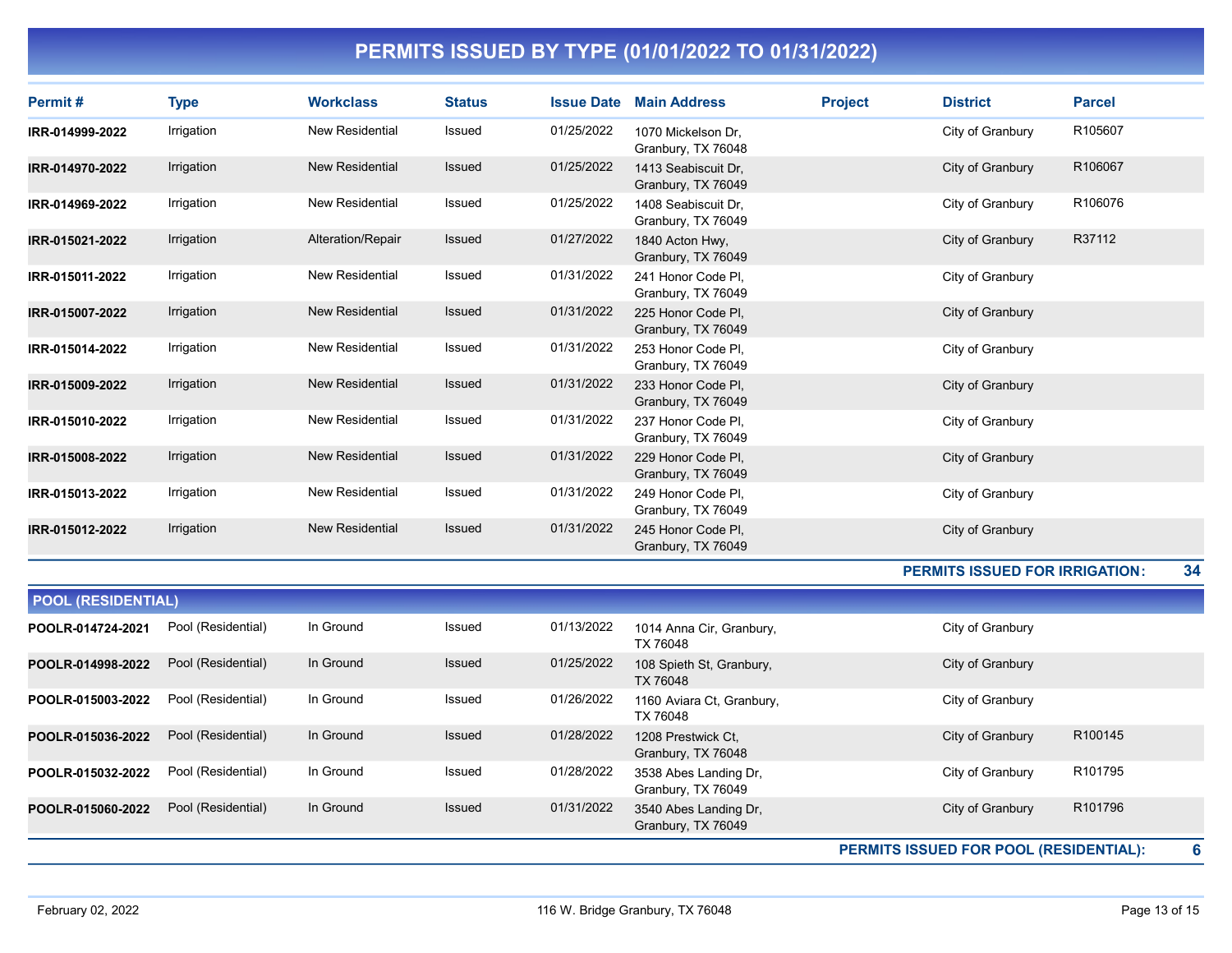| Permit#             | <b>Type</b>         | <b>Workclass</b>                    | <b>Status</b> |            | <b>Issue Date Main Address</b>                    | <b>Project</b> | <b>District</b>                  | <b>Parcel</b> |
|---------------------|---------------------|-------------------------------------|---------------|------------|---------------------------------------------------|----------------|----------------------------------|---------------|
| <b>PUBLIC WORKS</b> |                     |                                     |               |            |                                                   |                |                                  |               |
| PUBW-014901-2022    | <b>Public Works</b> | Water Well                          | Issued        | 01/25/2022 | 3101 Bob White Dr.<br>Granbury, TX 76049          |                | City of Granbury                 | R104112       |
|                     |                     |                                     |               |            |                                                   |                | PERMITS ISSUED FOR PUBLIC WORKS: | 1             |
| <b>RIGHT OF WAY</b> |                     |                                     |               |            |                                                   |                |                                  |               |
| ROW-014840-2022     | <b>Right of Way</b> | <b>Right of Way</b><br>Construction | Issued        | 01/04/2022 | 2000 Spieth St, Granbury,<br>TX 76048             |                | City of Granbury                 |               |
| ROW-014839-2022     | Right of Way        | Right of Way<br>Construction        | Issued        | 01/04/2022 | 1037 Mickelson Dr.<br>Granbury, TX 76048          |                | City of Granbury                 |               |
| ROW-014915-2022     | Right of Way        | <b>Right of Way</b><br>Construction | <b>Issued</b> | 01/13/2022 | 415 E Us Highway 377,<br>Granbury, TX 76048       |                | City of Granbury                 | R92906        |
| ROW-014909-2022     | Right of Way        | Right of Way<br>Construction        | Issued        | 01/18/2022 | 107 E Bridge St, Granbury,<br>TX 76048            |                | City of Granbury                 | R36602        |
| ROW-014926-2022     | <b>Right of Way</b> | Right of Way<br>Construction        | <b>Issued</b> | 01/20/2022 | 622 E Bridge St, Granbury,<br>TX 76048            |                | City of Granbury                 | R43491        |
| ROW-014574-2021     | Right of Way        | Right of Way<br>Construction        | Issued        | 01/24/2022 | 2036 Spieth St, Granbury,<br>TX 76048             |                | City of Granbury                 |               |
| ROW-015002-2022     | Right of Way        | <b>Right of Way</b><br>Construction | <b>Issued</b> | 01/25/2022 | 1050 E Us Highway 377,<br>Granbury, TX 76048      |                | City of Granbury                 | R91489        |
| ROW-015001-2022     | Right of Way        | Right of Way<br>Construction        | Issued        | 01/25/2022 | 2301 Acton Highway,<br>Granbury, TX 76048         |                | City of Granbury                 |               |
|                     |                     |                                     |               |            |                                                   |                | PERMITS ISSUED FOR RIGHT OF WAY: | 8             |
| <b>SIGN</b>         |                     |                                     |               |            |                                                   |                |                                  |               |
| SIGN-014833-2022    | Sign                | Other                               | <b>Issued</b> | 01/04/2022 | 3902 E Us Highway 377,<br>109, Granbury, TX 76049 |                | City of Granbury                 | R102286       |
| SIGN-014835-2022    | Sign                | <b>Wall Mounted</b>                 | Issued        | 01/04/2022 | 3902 E Us Highway 377,<br>109, Granbury, TX 76049 |                | City of Granbury                 | R102286       |
| SIGN-014834-2022    | Sign                | Other                               | Issued        | 01/04/2022 | 3902 E Us Highway 377,<br>109, Granbury, TX 76049 |                | City of Granbury                 | R102286       |
| SIGN-014876-2022*   | Sign                | Inflatable Balloons                 | Expired       | 01/10/2022 | 1312 Weatherford Hwy,<br>Granbury, TX 76048       |                | City of Granbury                 |               |
| SIGN-014880-2022    | Sign                | Banner/ Flags                       | Issued        | 01/10/2022 | 3113 Fall Creek,                                  |                | City of Granbury                 | R43967        |
| SIGN-014879-2022    | Sign                | Banner/ Flags                       | Issued        | 01/10/2022 | 3113 Fall Creek Hwy,<br>Granbury, TX 76049        |                | City of Granbury                 | R43967        |
| SIGN-014895-2022    | Sign                | Other                               | <b>Issued</b> | 01/11/2022 | 421 W Pearl St, Granbury,<br>TX 76048             |                | City of Granbury                 | R38444        |
| SIGN-014920-2022    | Sign                | Banner/ Flags                       | Issued        | 01/13/2022 | 614 E Us Highway 377,<br>Granbury, TX 76048       |                | City of Granbury                 | R33890        |